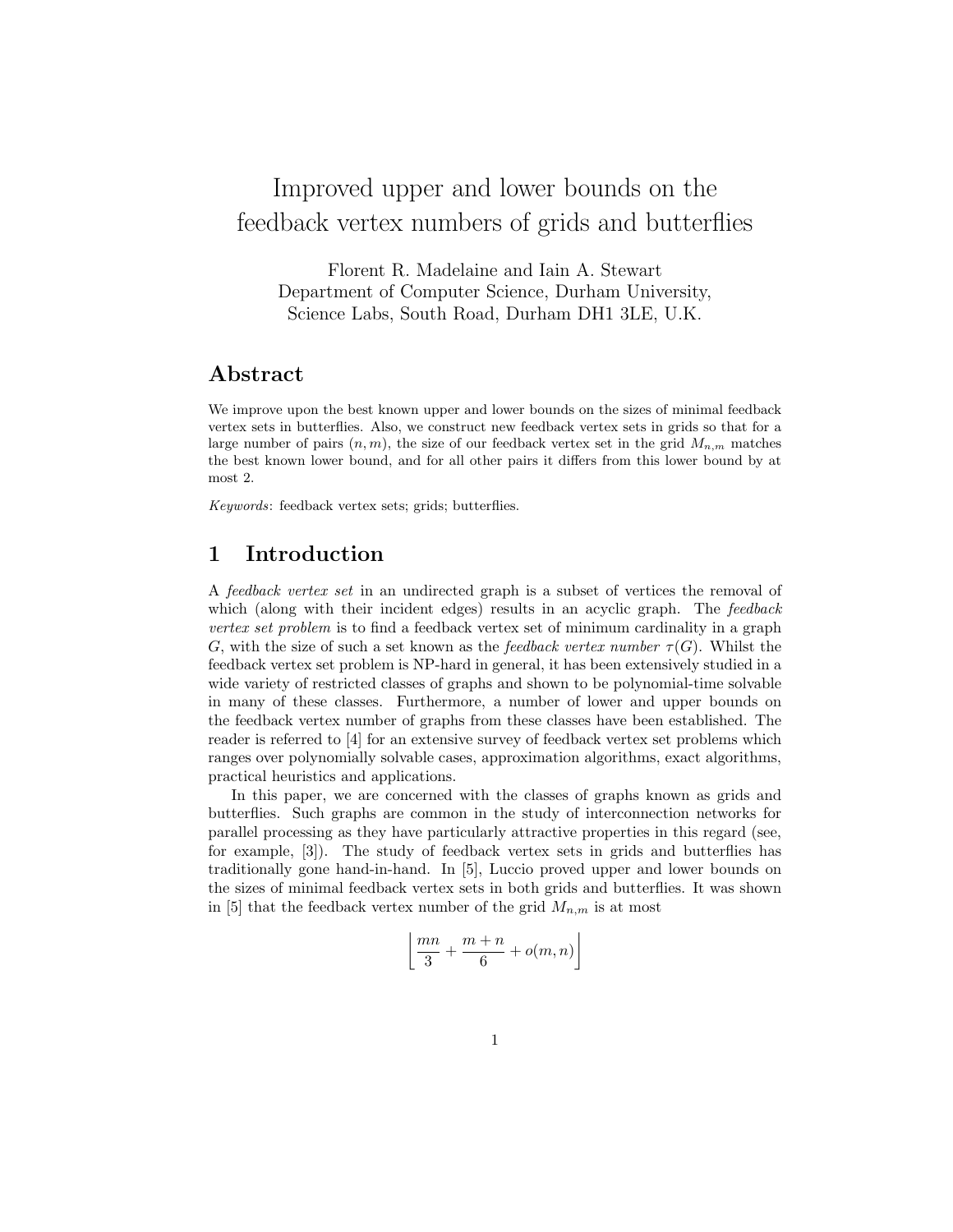and at least

$$
\left\lceil \frac{(m-1)(n-1)+1}{3}\right\rceil
$$

,

and that the feedback vertex number of the butterfly  $B_d$  is at most

$$
\left\lfloor \frac{(d+\frac{1}{3})2^d + \frac{1}{3}}{3} \right\rfloor
$$

(see the analysis in [2]) and at least

$$
2^{d-1}\left\lfloor\frac{d+1}{2}\right\rfloor
$$

(definitions of  $M_{n,m}$  and  $B_d$  follow). Subsequently, in [1], Caragiannis, Kaklamanis and Kanellopoulos improved the state of affairs by establishing a general lower bound technique by which they showed that the feedback vertex number of the butterfly  $B_d$ is at least

$$
\left\lceil \frac{(d-1)2^d+1}{3}\right\rceil.
$$

They also showed that the feedback vertex number of the grid  $M_{n,m}$  is at most

$$
\left\lfloor \frac{mn}{3} - \frac{m+n-5}{6} \right\rfloor
$$

and that the feedback vertex number of the butterfly  ${\cal B}_d$  is at most

$$
\left\lfloor \frac{(d+\frac{1}{2})2^d}{3} \right\rfloor.
$$

Finally, more recently, Chang, Lin and Lee [2] both improved Luccio's analysis of the sizes of feedback vertex sets in butterflies and exhibited an algorithm which constructed a feedback vertex set in  $B_d$  of size

$$
\left\lfloor \frac{(d - \frac{2}{3})2^d + \frac{2}{3}}{3} \right\rfloor
$$
, if *d* is even,

and of size

$$
\left\lfloor \frac{(d - \frac{2}{3})2^d}{3} \right\rfloor + \frac{2^{\left\lceil \frac{d}{2} \right\rceil} + 2^{\left\lfloor \frac{d}{2} \right\rfloor}}{3}, \text{ if } d \text{ is odd.}
$$

In this paper, we improve upon Chang, Lin and Lee's algorithm and obtain a smaller upper bound on the feedback vertex number of a butterfly  $B_d$ , when  $d \geq 5$ . Our algorithm is very similar to that of Chang, Lin and Lee except that our 'starting point' in the recursive algorithm is improved feedback vertex sets for  $B_5$  and  $B_6$ . We find that we can use Chang, Lin and Lee's analysis to prove our algorithm correct and also to establish our improved bounds. We also improve upon Luccio's lower bound on the feedback vertex numbers of butterflies. As regards grids, we make dramatic progress. We construct new feedback vertex sets in grids so that for a large number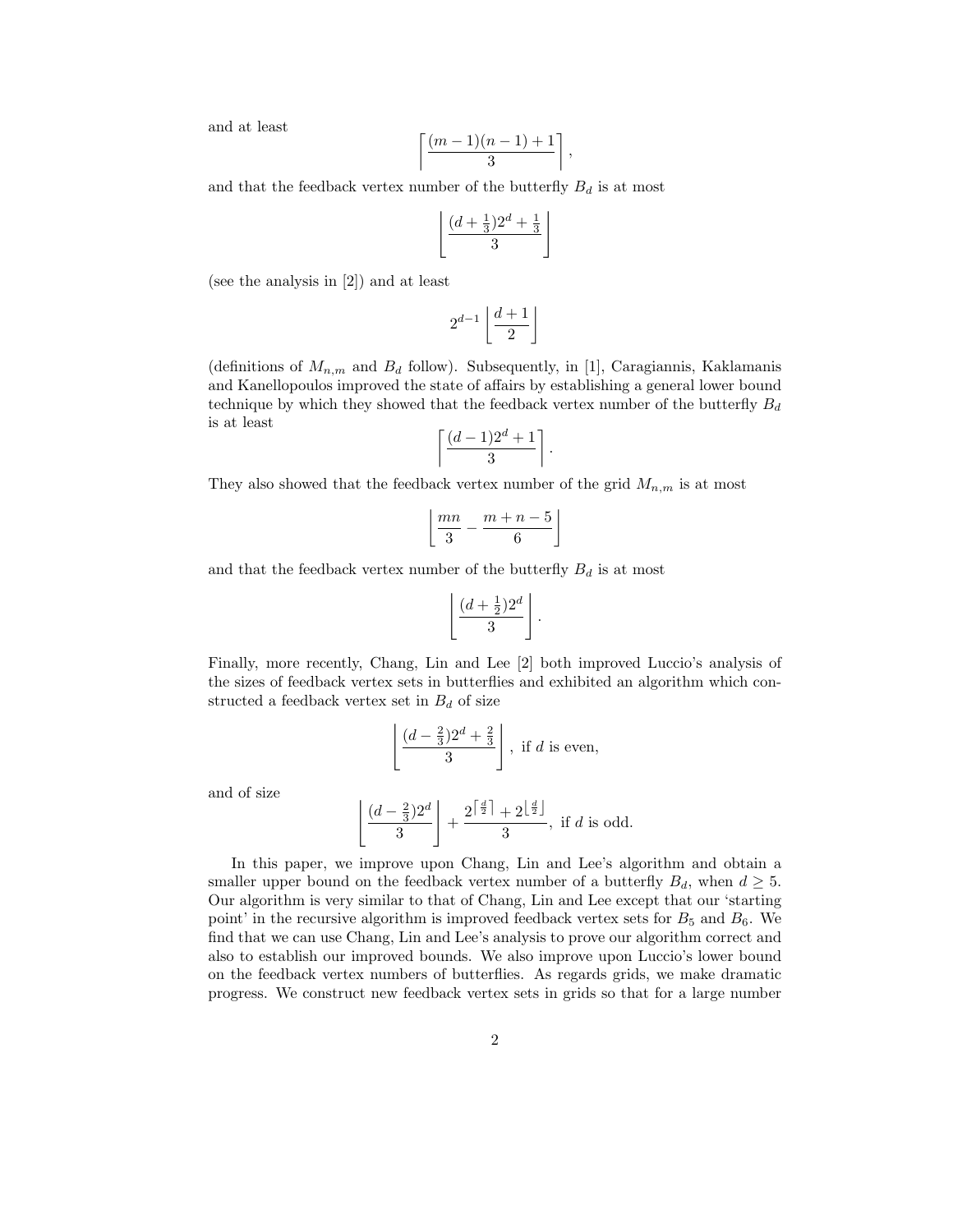of pairs  $(n, m)$ , the size of our feedback vertex set in the grid  $M_{n,m}$  matches the best known lower bound (from [5]), and for all other pairs the size of our feedback vertex set is at most this lower bound plus 2.

This paper is structured as follows. In Section 2, we provide the basic definitions, before dealing with feedback vertex sets in grids in Section 3 and in butterflies in Section 4. Our conclusions are given in Section 5.

## 2 Basic definitions

Let  $n, m \geq 2$ . The rectangular grid with n rows and m columns (or  $n \times m$  mesh), denoted by  $M_{n,m}$ , is the graph with vertex set  $V(M_{n,m})$  defined as  $\{v_{i,j}: 0 \leq i \leq j\}$  $n, 0 \leq j < m$  and edge set  $E(M_{n,m})$  defined as

$$
\{(v_{i,j}, v_{i+1,j}) : 0 \le i < n-1, 0 \le j < m\}
$$
\n
$$
\cup \{(v_{i,j}, v_{i,j+1}) : 0 \le i < n, 0 \le j < m-1\}.
$$

Let  $d \geq 1$ . The *d*-dimensional butterfly  $B_d$  has vertex set  $V(B_d)$  partitioned into  $(d+1)$  rows, whereupon each row contains  $2^d$  vertices. Every vertex of  $V(B_d)$  is indexed by the pair  $(i, j)$  where i indicates its row and j its column in that row: as such, we refer to the vertices of  $V(B_d)$  as  $\{v_{i,j} : 0 \le i \le d, 0 \le j \le 2^d - 1\}$ . The edge set  $E(B_d)$  of  $B_d$  consists of the following edges.

• For every pair of adjacent rows, there is an edge joining corresponding vertices,  $v_{i,j}$  and  $v_{i+1,j}$ , on these two rows; that is, there are edges

$$
\{(v_{i,j}, v_{i+1,j}) : 0 \le i < d, 0 \le j \le 2^d - 1\}.
$$

• For every pair of adjacent rows, there is an edge joining a vertex  $v_{i,j}$  on the lower-indexed row to the vertex  $v_{i+1,j_i}$  on the higher-indexed row so that the binary representation of the integer  $j_i$  differs from that of the integer j only in the *i*th position (where the right-most bit is bit  $0$ ); that is, there are edges

$$
\{(v_{i,j}, v_{i+1,j_i}) : 0 \le i < d, 0 \le j \le 2^d - 1\}.
$$

Grids and butterflies can be visualized as in Figs. 1 and 13, respectively.

We adopt the following notation (in line with that of Chang, Lin and Lee in [2]). If G is a graph with vertex set  $V(G)$  and V' is a subset of vertices of  $V(G)$  then the subgraph of G induced by the vertices of  $V'$  is denoted  $G[V']$  and the subgraph of G induced by the vertices of  $V(G) \setminus V'$  is denoted  $G \setminus V'$ .

### 3 New upper bounds for grids

In this section, we derive new upper bounds on the sizes of minimal feedback vertex sets in two-dimensional grids. For a large number of pairs  $(n, m)$ , our upper bound on the size of a minimal feedback vertex set of  $M_{n,m}$  matches the lower bound from [5], and on the other pairs it differs from this lower bound by at most 2.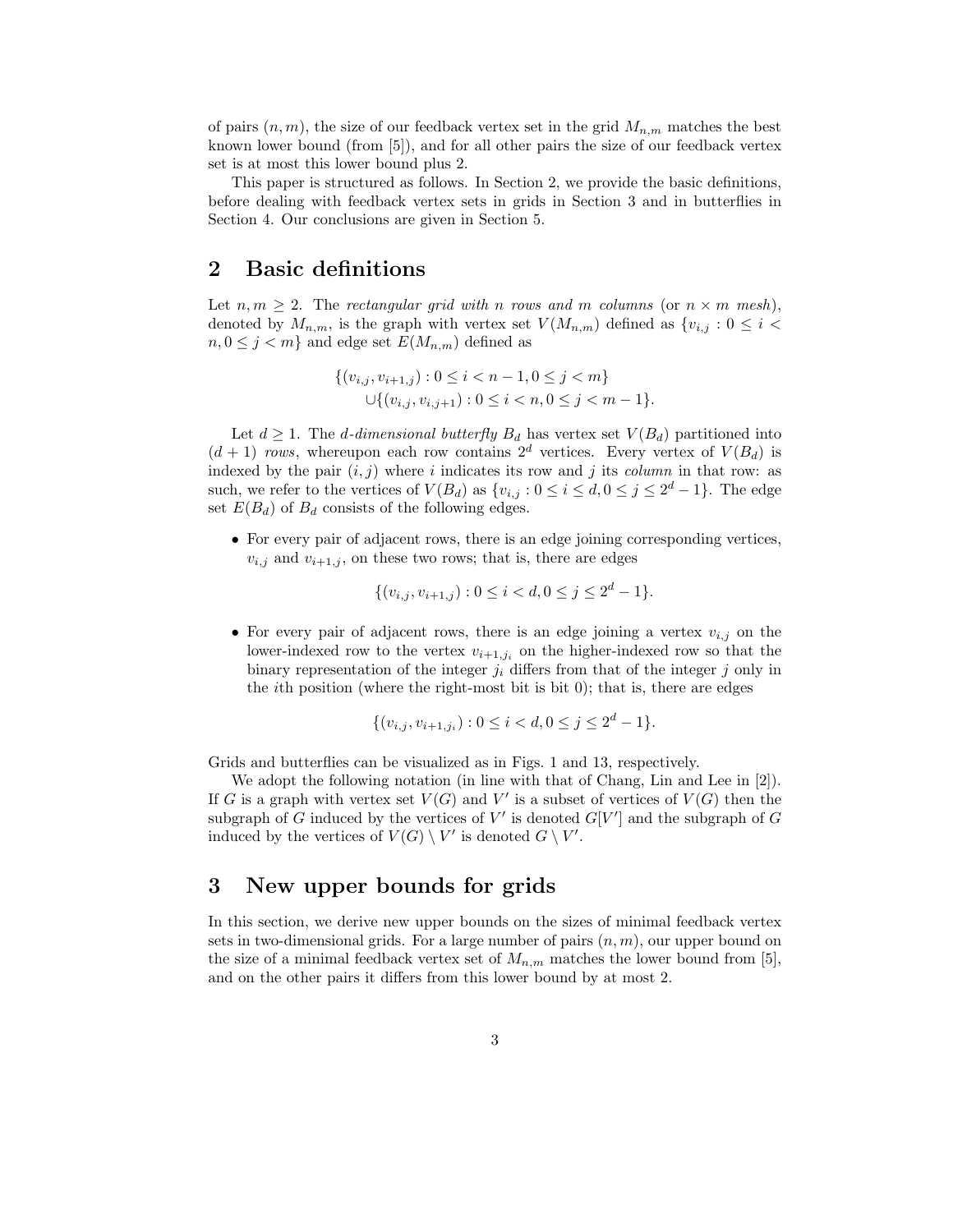#### 3.1 The bulk of the cases

Case (i) Let  $n \geq 4$  be such that  $n \equiv 1 \pmod{3}$ , and let  $m \geq 4$  be even. Define the set of vertices  $X_{n,m}$  of  $V(M_{n,m})$  as  $A_{n,m}\cup B_{n,m}\cup C_{n,m}\cup D_{n,m}\cup E_{n,m}\cup F_{n,m}$ where:

 $A_{n,m} = \{v_{i,j} : 0 \le i \le n-1, i \equiv 1 \pmod{6}, 2 \le j \le m-2, j \text{ even}\};$  $B_{n,m} = \{v_{i,j} : 0 \le i \le n-1, i \equiv 2 \pmod{6}, 1 \le j \le m-3, j \text{ odd}\};$  $C_{n,m} = \{v_{i,j} : 0 \le i \le n-1, i \equiv 4 \pmod{6}, 1 \le j \le m-3, j \text{ odd}\};$  $D_{n,m} = \{v_{i,j} : 0 \le i \le n-1, i \equiv 5 \pmod{6}, 2 \le j \le m-2, j \text{ even}\};$  $E_{n,m} = \{v_{i,1} : 0 \le i \le n-1, i \equiv 0 \pmod{6}\};$  $F_{n,m} = \{v_{i,m-2} : 0 \le i \le n-1, i \equiv 3 \pmod{6}\}.$ 

The set  $X_{10,8}$  is shown in Fig. 1, where the vertices of  $X_{10,8}$  have been annotated according to their subsets in the above definition.



Figure 1. The set of vertices  $X_{10,8}$ .

We claim that  $X_{n,m}$  is a feedback vertex set. Observe that if there is a cycle in  $M_{n,m} \setminus X_{n,m}$  then the inclusion of the vertices of  $A_{n,m} \cup B_{n,m} \cup C_{n,m} \cup D_{n,m}$  in  $X_{n,m}$ means that the cycle must use only the perimeter vertices of  $M_{n,m}$  or the vertices on row i, for each  $i \equiv 0 \pmod{3}$ . However, the vertices of  $E_{n,m}$  and  $F_{n,m}$  preclude any such cycle, and so  $X_{n,m}$  is a feedback vertex set of  $M_{n,m}$ . The size of  $X_{n,m}$  is

$$
\frac{(n-1)}{3}(m-2)+\frac{(n-1)}{3}+1=\frac{(n-1)(m-1)}{3}+1,
$$

while Luccio's lower bound, which we denote  $lb_{n,m}$ , is

$$
lb_{n,m} = \left\lceil \frac{(m-1)(n-1)+1}{3} \right\rceil,
$$

which, for  $n \equiv 1 \pmod{3}$  and m even, is identical to the size of  $X_{n,m}$ . Hence,  $X_{n,m}$ is a feedback vertex set of minimal size.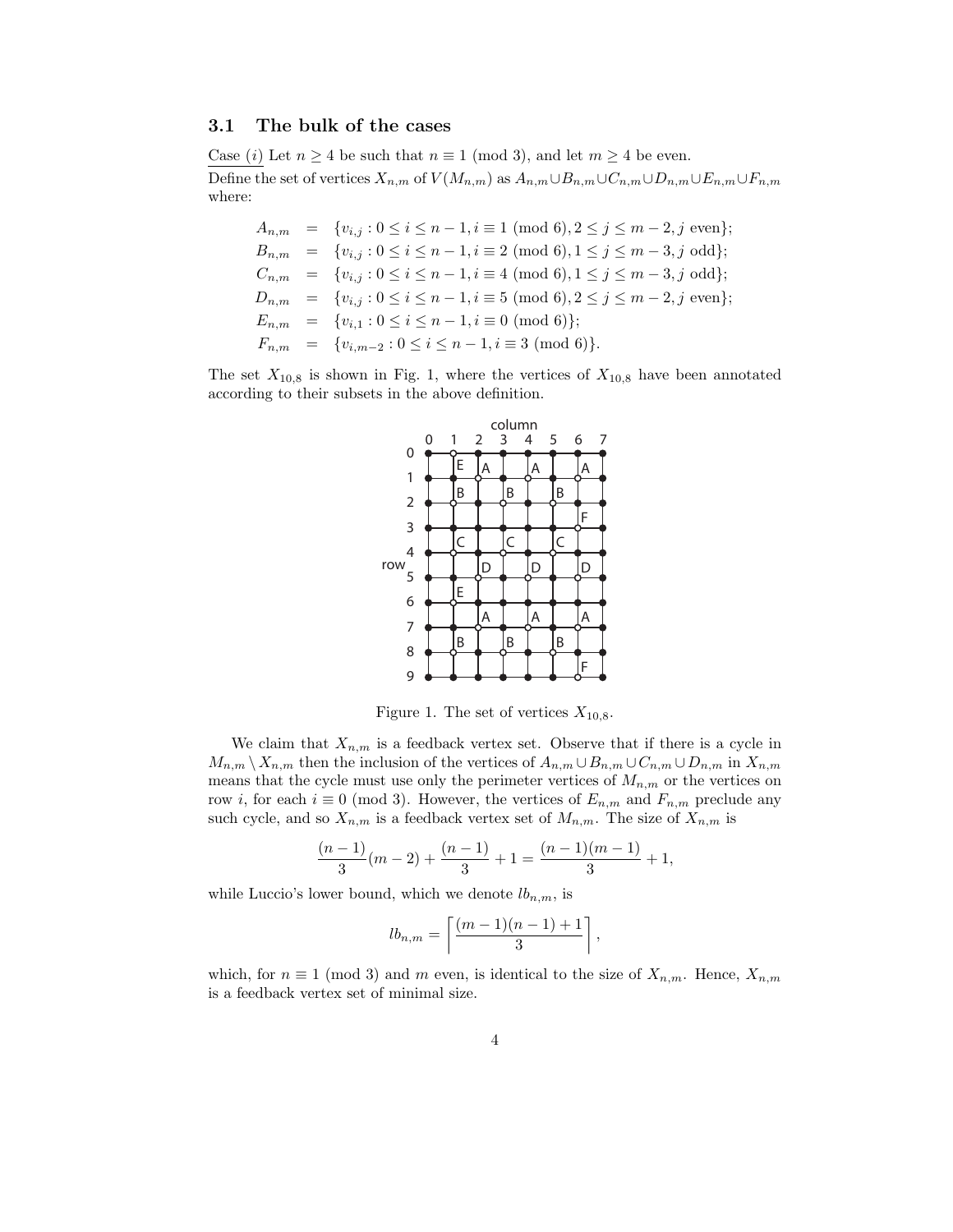Before continuing, let us look at the feedback vertex set  $X_{n,m}$  and why it is of minimal size from a different perspective (this perspective underpins Luccio's lower bound construction in [5] but will be of use to us later in alternative contexts). Consider the perimeter-cycle of  $M_{n,m}$ ; this cycle must contain at least one vertex from any feedback vertex set, so choose such a vertex to be  $v_{0,1}$ . After removing  $v_{0,1}$  and any incident edges from  $M_{n,m}$ , to get  $M_{n,m}^1$ , there is a natural perimeter-cycle which is as before except that the sub-path navigating around  $v_{0,1}$  is

$$
\ldots, v_{2,0}, v_{1,0}, v_{1,1}, v_{1,2}, v_{0,2}, v_{0,3}, \ldots
$$

Also note that the sub-graph of the original  $M_{n,m}$  induced by the vertices strictly outside the perimeter-cycle but not vertices of our partial feedback vertex set (at present, just the vertex  $v_{0,0}$  is acyclic.

Similarly, the perimeter-cycle of  $M_{n,m}^1$  contains at least one vertex of any resulting feedback vertex set; so choose the vertex  $v_{1,2}$  to be such a vertex. In  $M_{n,m}^2$ , obtained from  $M_{n,m}^1$  by removing  $v_{1,2}$  and any incident edges, there is a natural perimeter cycle and the sub-graph of the original  $M_{n,m}$  induced by the vertices strictly outside the perimeter-cycle but not vertices of our partial feedback vertex set (at present, just the vertices  $v_{0,0}$  and  $v_{0,2}$ ) is acyclic.

Similarly, the perimeter-cycle of  $M_{n,m}^2$  contains at least one vertex of any resulting feedback vertex set; so choose the vertex  $v_{2,3}$  to be such a vertex. In  $M_{n,m}^3$ , obtained from  $M_{n,m}^2$  by removing  $v_{2,3}$  and any incident edges, there is a natural perimeter cycle and the sub-graph of the original  $M_{n,m}$  induced by the vertices strictly outside the perimeter-cycle but not vertices of our partial feedback vertex set (at present, just the vertices  $v_{0,0}$  and  $v_{0,2}$ ) is acyclic.

Continuing in this fashion ultimately results in a perimeter-cycle the 'breaking' of which results in an empty perimeter-cycle, so that the sub-graph of  $M_{n,m}$  induced by those vertices not in the resulting feedback vertex set is indeed acyclic. This constructive approach to the formation of  $X_{n,m}$  can be visualized as in Fig. 2, where the order in which perimeter-cycle vertices are chosen is given and where at each stage, the edges incident with the chosen vertex and outside the resulting perimeter-cycle are omitted. Yet another alternative way of viewing the construction of  $X_{n,m}$  is via a tessellation of the grid, in a natural way. Note that given any feedback vertex set X, a feedback vertex set  $Y \subseteq X$  can be constructed by adopting the above procedure and making appropriate choices.

Apart from the first and last choices of the vertices of  $X_{n,m}$  in the above procedure, the choices are optimal in the sense that at any stage, no other choice could decrease the number of cells inside the perimeter-cycle more than the number resulting from the vertex chosen (the most the number of cells can decrease by is 3, as is the case with our choices). Indeed, the first choice of vertex is optimal in this sense too (with a decrease of 2 cells). Initially, there are  $(n-1)(m-1)$  cells, and any first choice decreases this number to at least  $(n-1)(m-1)-2$ . Subsequent choices decrease this number by at most 3 cells per choice, and so as  $n \equiv 1 \pmod{3}$ , after

$$
\frac{(n-1)(m-1)}{3}
$$

choices, there is at least 1 cell inside the perimeter-cycle. Thus, the size of any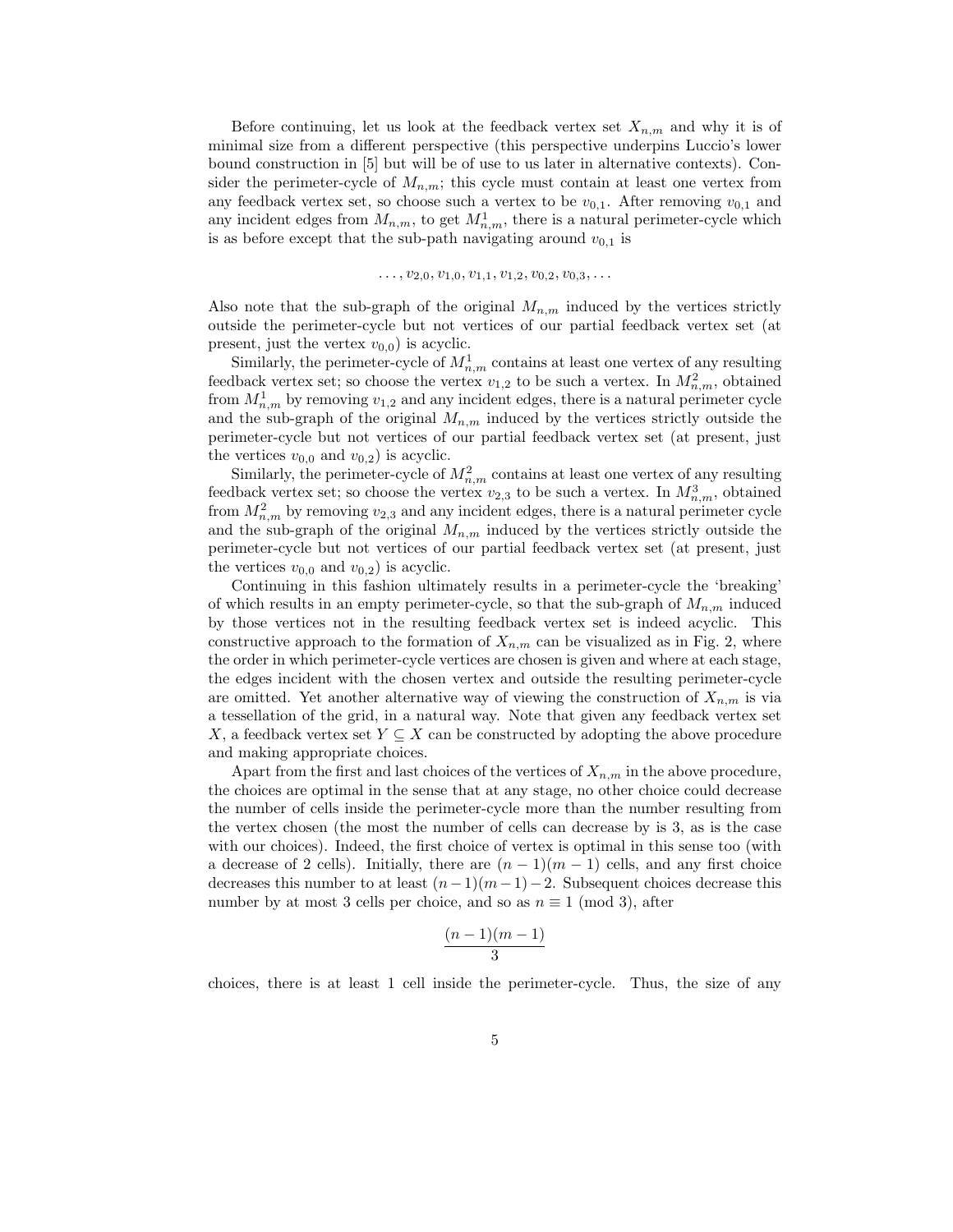feedback vertex set is at least



Figure 2. The set of vertices  $X_{10,8}$  formed by perimeter-breaking.

Case (ii) Let  $n \geq 4$  be such that  $n \equiv 1 \pmod{3}$ , and let  $m \geq 7$  be odd.

Partition  $M_{n,m}$  into two sub-grids, one, call it  $M'_{n,m}$ , induced by the vertices in columns 0, 1 and 2, and one, call it  $M''_{n,m}$ , induced by the vertices in the remaining columns. Note that  $M''_{n,m}$  is such that it has an even number of columns. There are two cases, depending upon whether  $n \equiv 1 \pmod{6}$  or not.

Sub-case  $(ii.a)$   $n \equiv 4 \pmod{6}$ .

We can build a set of vertices  $X''_{n,m}$  in  $M''_{n,m}$ , as above, except starting from the right-hand side as opposed to the left. In particular, define  $X''_{n,m}$  as  $A''_{n,m} \cup B''_{n,m} \cup$  $C''_{n,m} \cup D''_{n,m} \cup E''_{n,m} \cup F''_{n,m}$  where:

$$
A''_{n,m} = \{v_{i,j} : 0 \le i \le n-1, i \equiv 1 \pmod{6}, 4 \le j \le m-3, j \text{ even}\};
$$
  
\n
$$
B''_{n,m} = \{v_{i,j} : 0 \le i \le n-1, i \equiv 2 \pmod{6}, 5 \le j \le m-2, j \text{ odd}\};
$$
  
\n
$$
C''_{n,m} = \{v_{i,j} : 0 \le i \le n-1, i \equiv 4 \pmod{6}, 5 \le j \le m-2, j \text{ odd}\};
$$
  
\n
$$
D''_{n,m} = \{v_{i,j} : 0 \le i \le n-1, i \equiv 5 \pmod{6}, 4 \le j \le m-3, j \text{ even}\};
$$
  
\n
$$
E''_{n,m} = \{v_{i,m-2} : 0 \le i \le n-1, i \equiv 0 \pmod{6}\};
$$
  
\n
$$
F''_{n,m} = \{v_{i,4} : 0 \le i \le n-1, i \equiv 3 \pmod{6}\} \cup \{v_{n-2,3}\}.
$$

In  $M'_{n,m}$ , define  $X'_{n,m}$  as  $A'_{n,m} \cup B'_{n,m}$  where:

$$
A'_{n,m} = \{v_{i,1} : 0 \le i \le n-2, i \text{ even}\};
$$
  
\n
$$
B'_{n,m} = \{v_{i,2} : 1 \le i \le n-3, i \text{ odd}\}.
$$

Define  $X_{n,m} = X'_{n,m} \cup X''_{n,m}$ . The construction of  $X_{10,11}$  by perimeter-breaking can be visualized as in Fig. 3. The perimeter-breaking argument applied above yields that  $X_{n,m}$  is a feedback vertex set of  $M_{n,m}$ .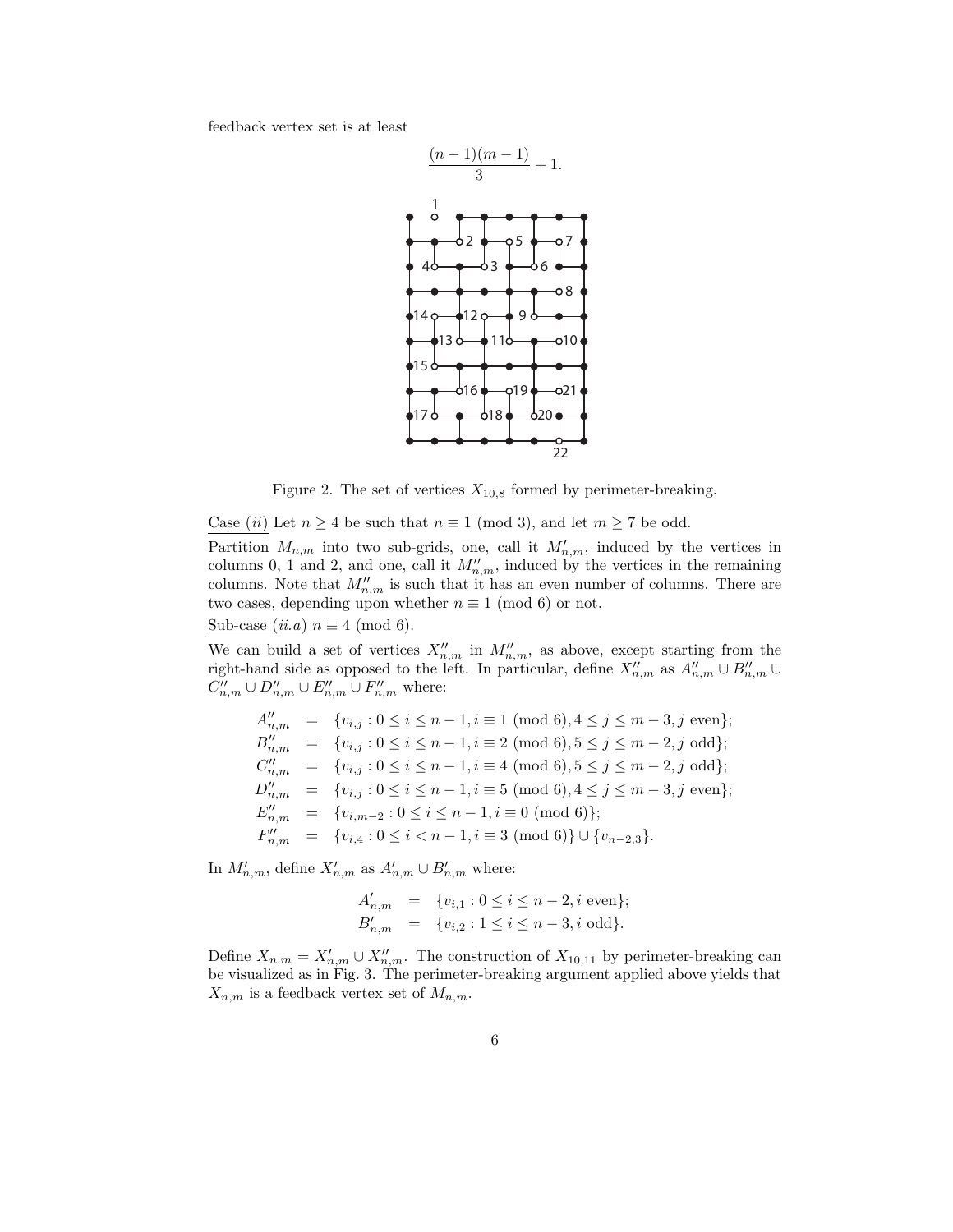Case  $(ii.b)$   $n \equiv 1 \pmod{6}$ .

We can build a set of vertices  $X''_{n,m}$  in  $M''_{n,m}$ , as above (starting from the left-hand side). In particular, define  $X''_{n,m}$  as  $A''_{n,m} \cup B''_{n,m} \cup C''_{n,m} \cup D''_{n,m} \cup E''_{n,m} \cup F''_{n,m}$  where:

$$
A''_{n,m} = \{v_{i,j} : 0 \le i \le n-1, i \equiv 1 \pmod{6}, 5 \le j \le m-2, j \text{ odd}\};
$$
  
\n
$$
B''_{n,m} = \{v_{i,j} : 0 \le i \le n-1, i \equiv 2 \pmod{6}, 4 \le j \le m-3, j \text{ even}\};
$$
  
\n
$$
C''_{n,m} = \{v_{i,j} : 0 \le i \le n-1, i \equiv 4 \pmod{6}, 4 \le j \le m-3, j \text{ even}\};
$$
  
\n
$$
D''_{n,m} = \{v_{i,j} : 0 \le i \le n-1, i \equiv 5 \pmod{6}, 5 \le j \le m-2, j \text{ odd}\};
$$
  
\n
$$
E''_{n,m} = \{v_{i,4} : 0 \le i < n-1, i \equiv 0 \pmod{6}\};
$$
  
\n
$$
F''_{n,m} = \{v_{i,m-2} : 0 \le i \le n-1, i \equiv 3 \pmod{6}\} \cup \{v_{n-2,3}\}.
$$



Figure 3. The set of vertices  $X_{10,11}$  formed by perimeter-breaking.

In  $M'_{n,m}$ , define  $X'_{n,m}$  as  $A'_{n,m} \cup B'_{n,m}$  where:

$$
A'_{n,m} = \{v_{i,1} : 1 \le i \le n-2, i \text{ odd}\};
$$
  
\n
$$
B'_{n,m} = \{v_{i,2} : 0 \le i \le n-3, i \text{ even}\}.
$$

Define  $X_{n,m} = X'_{n,m} \cup X''_{n,m}$ . The construction of  $X_{13,11}$  by perimeter-breaking can be visualized as in Fig. 4. Again, the perimeter-breaking argument applied above yields that  $X_{n,m}$  is a feedback vertex set of  $M_{n,m}$ .

In both of the above cases, the size of  $X_{n,m}$  is

$$
\frac{(n-1)(m-4)}{3} + 1 + (n-1) = \frac{(n-1)(m-1)}{3} + 1,
$$

and so  $X_{n,m}$  is a minimal feedback vertex set as in this case  $|X_{n,m}| = lb_{n,m}$ . Case (iii) Let  $n \geq 9$  be such that  $n \equiv 0 \pmod{3}$  and let  $m \geq 6$  be even such that  $m \not\equiv 1 \pmod{3}$  (for if  $m \equiv 1 \pmod{3}$  then we can apply either Case  $(i)$  or Case  $(ii)$ ). Let  $M'_{n,m}$  be the sub-grid induced by the vertices in rows  $0, 1, \ldots, n-6$ . Using the construction from Case (*i*) in  $M'_{n,m}$ , starting (in the sense of the perimeter-breaking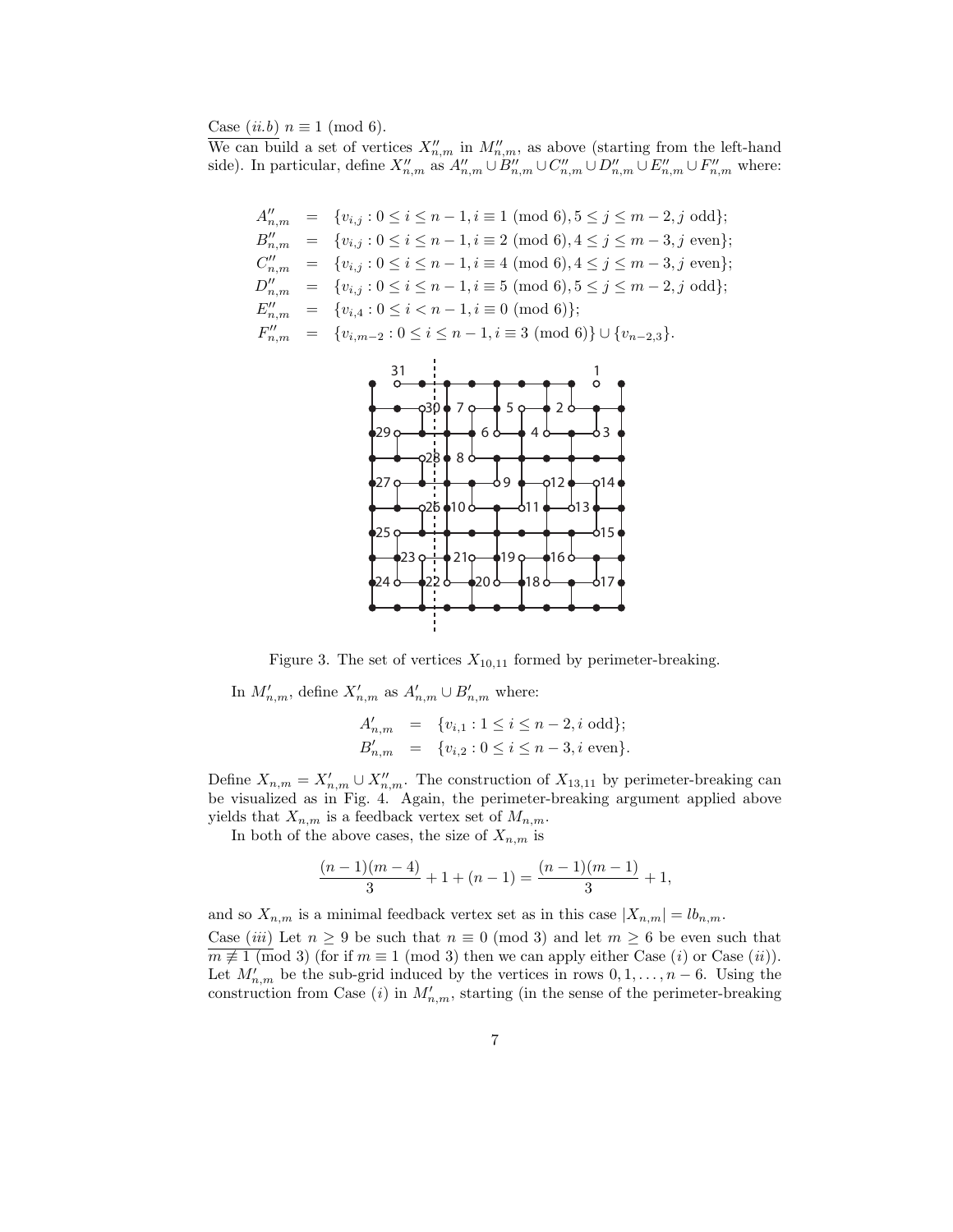exposition) with either  $v_{0,1}$  or  $v_{0,m-2}$ , as appropriate, we can build a feedback vertex set  $X'_{n,m}$  of  $M'_{n,m}$  of size

$$
\frac{(n-6)(m-1)}{3}+1
$$

so that  $v_{n-6,m-2}$  lies in this feedback vertex set.



Figure 4. The set of vertices  $X_{13,11}$  formed by perimeter-breaking.

Let  $m'$  be such that  $m' \equiv 1 \pmod{3}$  and either  $m = m' + 1$  or  $m = m' + 2$ . Let  $M''_{n,m}$  be the sub-grid induced by the vertices in rows  $n-6, n-5, \ldots, n-1$  and in columns  $0, 1, \ldots, m' - 1$ . Using the construction from Case (i) in  $M''_{n,m}$ , starting with either  $v_{n-5,0}$  or  $v_{n-2,0}$ , as appropriate, we can build a feedback vertex set  $X''_{n,m}$  of  $M''_{n,m}$  of size

$$
\frac{5(m'-1)}{3}+1
$$

so that  $v_{n-2,m'-1}$  lies in this feedback vertex set (note that even though  $M'_{n,m}$  and  $M''_{n,m}$  share a row, we do not duplicate vertices in our feedback vertex set).

Consider the partial feedback set  $X'_{n,m}\cup X''_{n,m}$  (note that  $X'_{n,m}\cup X''_{n,m}$  is a feedback vertex set of the sub-grid of  $M_{n,m}$  induced by the vertices of  $M'_{n,m}$  and  $M''_{n,m}$ ). If  $m' = m - 2$  (with  $m \equiv 0 \pmod{3}$ ) then the additional 3 vertices  $v_{n-4,m-2}, v_{n-3,m-2}$ and  $v_{n-2,m-1}$  extend this set to a feedback vertex set of  $M_{n,m}$ . If  $m' = m - 1$  (with  $m \equiv 2 \pmod{3}$  then the additional vertex  $v_{n-4,m-2}$  extends this set to a feedback vertex set of  $M_{n,m}$ . The constructions are illustrated for  $M_{12,6}$  and  $M_{12,8}$  in Fig. 5.

Consequently, we have constructed a feedback vertex set of size

$$
\frac{(nm - n - m + 6)}{3} = lb_{n,m} + 1 \text{ if } m \equiv 0 \pmod{3}
$$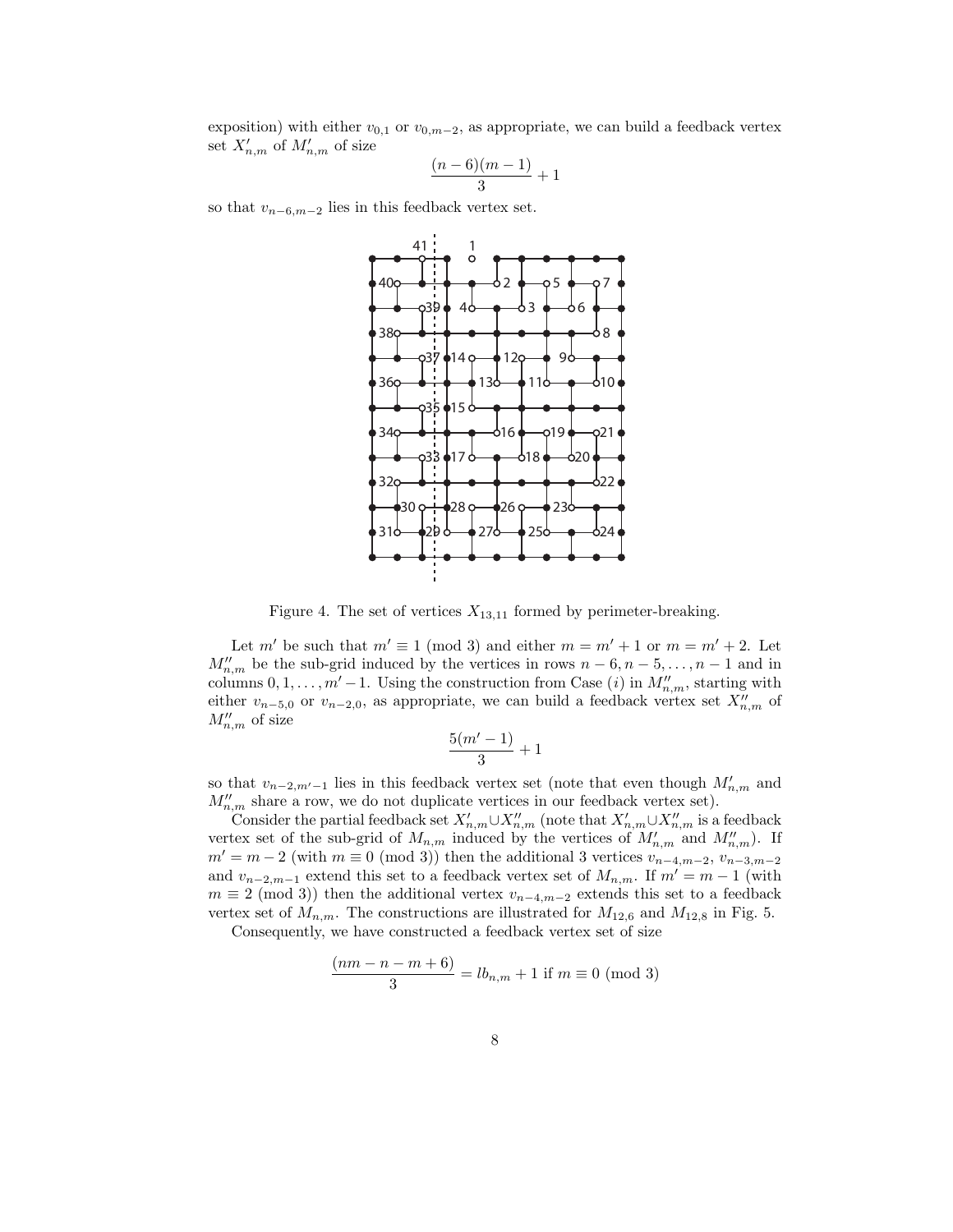and of size

$$
\frac{(nm - n - m + 5)}{3} = lb_{n,m} + 1 \text{ if } m \equiv 2 \text{ (mod 3)}.
$$

Case (iv) Suppose now that  $n \geq 9$  is such that  $n \equiv 0 \pmod{3}$  and  $m \geq 9$  is odd such that  $m \not\equiv 1 \pmod{3}$ .

Let  $M'_{n,m}$  be the sub-grid induced by the vertices in rows  $0, 1, \ldots, n-6$ . Using the constructions in Case (ii), we can build a feedback vertex set  $X'_{n,m}$  of  $M'_{n,m}$  of size



Figure 5. The sets of vertices  $X_{12,6}$  and  $X_{12,8}$ .

$$
\frac{(n-6)(m-1)}{3}+1
$$

so that either  $v_{n-6,m-2}$  or  $v_{n-6,m-3}$  lies in this feedback vertex set. Defining  $M''_{n,m}$ as we did in Case (*iii*), we can build a feedback vertex set  $X''_{n,m}$  of  $M''_{n,m}$  of size

$$
\frac{5(m'-1)}{3}+1
$$

so that  $v_{n-2,m'-1}$  lies in this feedback vertex set.

Consider the partial feedback set  $X'_{n,m}\cup X''_{n,m}$  (note that  $X'_{n,m}\cup X''_{n,m}$  is a feedback vertex set of the sub-grid of  $M_{n,m}$  induced by the vertices of  $M'_{n,m}$  and  $M''_{n,m}$ ). If  $m' = m - 2$  then the additional 3 vertices  $v_{n-5,m-2}$ ,  $v_{n-3,m-2}$  and  $v_{n-2,m-2}$  extend this set to a feedback vertex set of  $M_{n,m}$ . If  $m' = m - 1$  then the additional 2 vertices  $v_{n-5,m-2}$  and  $v_{n-4,m-2}$  extend this set to a feedback vertex set of  $M_{n,m}$ . The constructions are illustrated for  $M_{12,9}$  and  $M_{12,11}$  in Fig. 6.

Consequently, we have constructed a feedback vertex set of size

$$
\frac{(nm - n - m + 6)}{3} = lb_{n,m} + 1 \text{ if } m \equiv 0 \pmod{3}
$$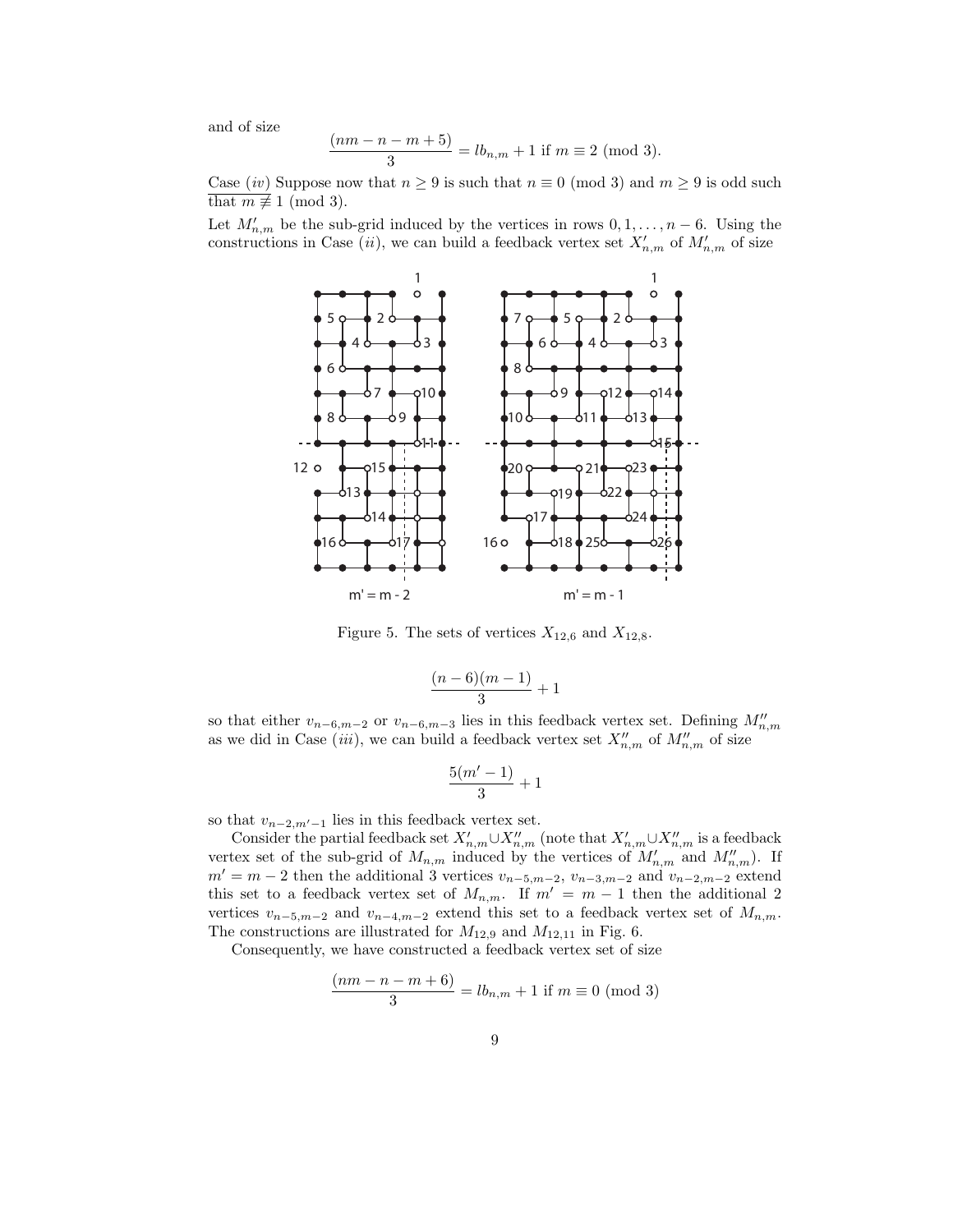and of size

$$
\frac{(nm - n - m + 8)}{3} = lb_{n,m} + 2 \text{ if } m \equiv 2 \text{ (mod 3)}.
$$

Case  $(v)$  Let  $n \ge 11$  be such that  $n \equiv 2 \pmod{3}$  and let  $m \ge 6$  be even such that  $m \not\equiv 1 \pmod{3}$ .



Figure 6. The sets of vertices  $X_{12,9}$  and  $X_{12,11}$ .

Let  $M'_{n,m}$  be the sub-grid induced by the vertices in rows  $0, 1, \ldots, n-8$ . Using the construction in Case (*i*), we can build a feedback vertex set  $X'_{n,m}$  of  $M'_{n,m}$  of size

$$
\frac{(n-8)(m-1)}{3}+1
$$

so that  $v_{n-8,m-2}$  lies in this feedback vertex set.

Let m' be such that  $m' \equiv 1 \pmod{3}$  and either  $m = m' + 1$  or  $m = m' + 2$ . Let  $M''_{n,m}$  be the sub-grid induced by the vertices in rows  $n-8, n-7, \ldots, n-1$  and in columns  $0, 1, \ldots, m' - 1$ . Using the construction from Case (i) in  $M''_{n,m}$ , we can build a feedback vertex set  $X''_{n,m}$  of  $M''_{n,m}$  of size

$$
\frac{7(m'-1)}{3}+1
$$

so that  $v_{n-2,m'-1}$  lies in this feedback vertex set.

Consider the partial feedback set  $X'_{n,m}\cup X''_{n,m}$  (note that  $X'_{n,m}\cup X''_{n,m}$  is a feedback vertex set of the sub-grid of  $M_{n,m}$  induced by the vertices of  $M'_{n,m}$  and  $M''_{n,m}$ ). If  $m' = m-2$  then the additional 4 vertices  $v_{n-6,m-2}$ ,  $v_{n-5,m-3}$ ,  $v_{n-4,m-2}$  and  $v_{n-2,m-1}$ extend this set to a feedback vertex set of  $M_{n,m}$ . If  $m' = m - 1$  then the additional 2 vertices  $v_{n-6,m-2}$  and  $v_{n-4,m-2}$  extend this set to a feedback vertex set of  $M_{n,m}$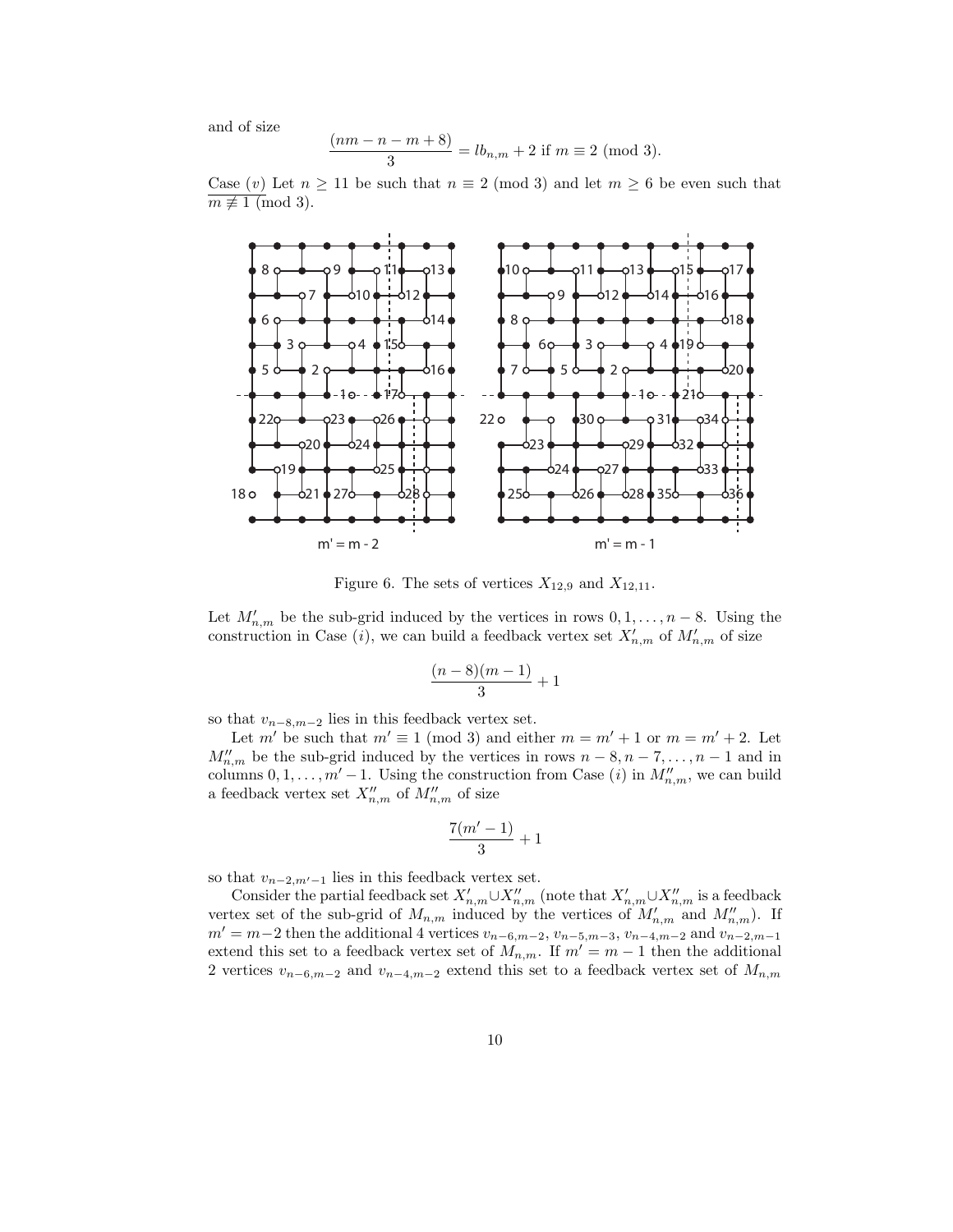(the situation can be visualized using similar figures to those already detailed, hence we omit them). Consequently, we have constructed a feedback vertex set of size

$$
\frac{(nm - n - m + 5)}{3} = lb_{n,m} + 1 \text{ if } m \equiv 0 \pmod{3}
$$

and of size

$$
\frac{(nm - n - m + 6)}{3} = lb_{n,m} + 1 \text{ if } m \equiv 2 \text{ (mod 3)}.
$$

Case (*vi*) Let  $n \ge 11$  be such that  $n \equiv 2 \pmod{3}$  and let  $m \ge 7$  be odd such that  $m \not\equiv 1 \pmod{3}$ .

Let  $M'_{n,m}$  be the sub-grid induced by the vertices in rows  $0, 1, \ldots, n-8$ . Using the constructions in Case (*ii*), we can build a feedback vertex set  $X'_{n,m}$  of  $M'_{n,m}$  of size

$$
\frac{(n-8)(m-1)}{3}+1
$$

so that either  $v_{n-8,m-2}$  or  $v_{n-8,m-3}$  lies in this feedback vertex set.

Let  $m'$  be such that  $m' \equiv 1 \pmod{3}$  and either  $m = m' + 1$  or  $m = m' + 2$ . Let  $M''_{n,m}$  be the sub-grid induced by the vertices in rows  $n-8, n-7, \ldots, n-1$  and in columns  $0, 1, \ldots, m' - 1$ . Using the construction from Case (i) in  $M''_{n,m}$ , we can build a feedback vertex set  $X''_{n,m}$  of  $M''_{n,m}$  of size

$$
\frac{7(m'-1)}{3}+1
$$

so that  $v_{n-2,m'-1}$  lies in this feedback vertex set.

Consider the partial feedback set  $X'_{n,m}\cup X''_{n,m}$  (note that  $X'_{n,m}\cup X''_{n,m}$  is a feedback vertex set of the sub-grid of  $M_{n,m}$  induced by the vertices of  $M'_{n,m}$  and  $M''_{n,m}$ ). If  $m' = m - 2$  then the additional 5 vertices  $v_{n-7,m-2}$ ,  $v_{n-5,m-2}$ ,  $v_{n-4,m-3}$ ,  $v_{n-3,m-2}$ and  $v_{n-2,m-1}$  extend this set to a feedback vertex set of  $M_{n,m}$ . If  $m' = m-1$  then the additional 3 vertices  $v_{n-7,m-2}$ ,  $v_{n-5,m-2}$  and  $v_{n-4,m-2}$  extend this set to a feedback vertex set of  $M_{n,m}$ . Consequently, we have constructed a feedback vertex set of size

$$
\frac{(nm - n - m + 8)}{3} = lb_{n,m} + 2 \text{ if } m \equiv 0 \pmod{3}
$$

and of size

$$
\frac{(nm - n - m + 9)}{3} = lb_{n,m} + 2 \text{ if } m \equiv 2 \text{ (mod 3)}.
$$

Drawing together the results of this section, we obtain the following theorem.

**Theorem 1** If the pair  $(n, m)$  does not lie in the set

$$
\{(2,m),(n,2):n,m\geq 2\}\cup\{(3,m),(n,3):n,m\geq 3\}\cup\{(4,5),(5,4)\}\cup\{(5,m),(n,5):n,m\geq 5\}\cup\{(6,6),(6,8),(8,6),(8,8)\}
$$

then the size of a minimal feedback vertex set in the grid  $M_{n,m}$  is  $lb_{n,m}$ ,  $lb_{n,m} + 1$  or  $lb_{n,m}+2.$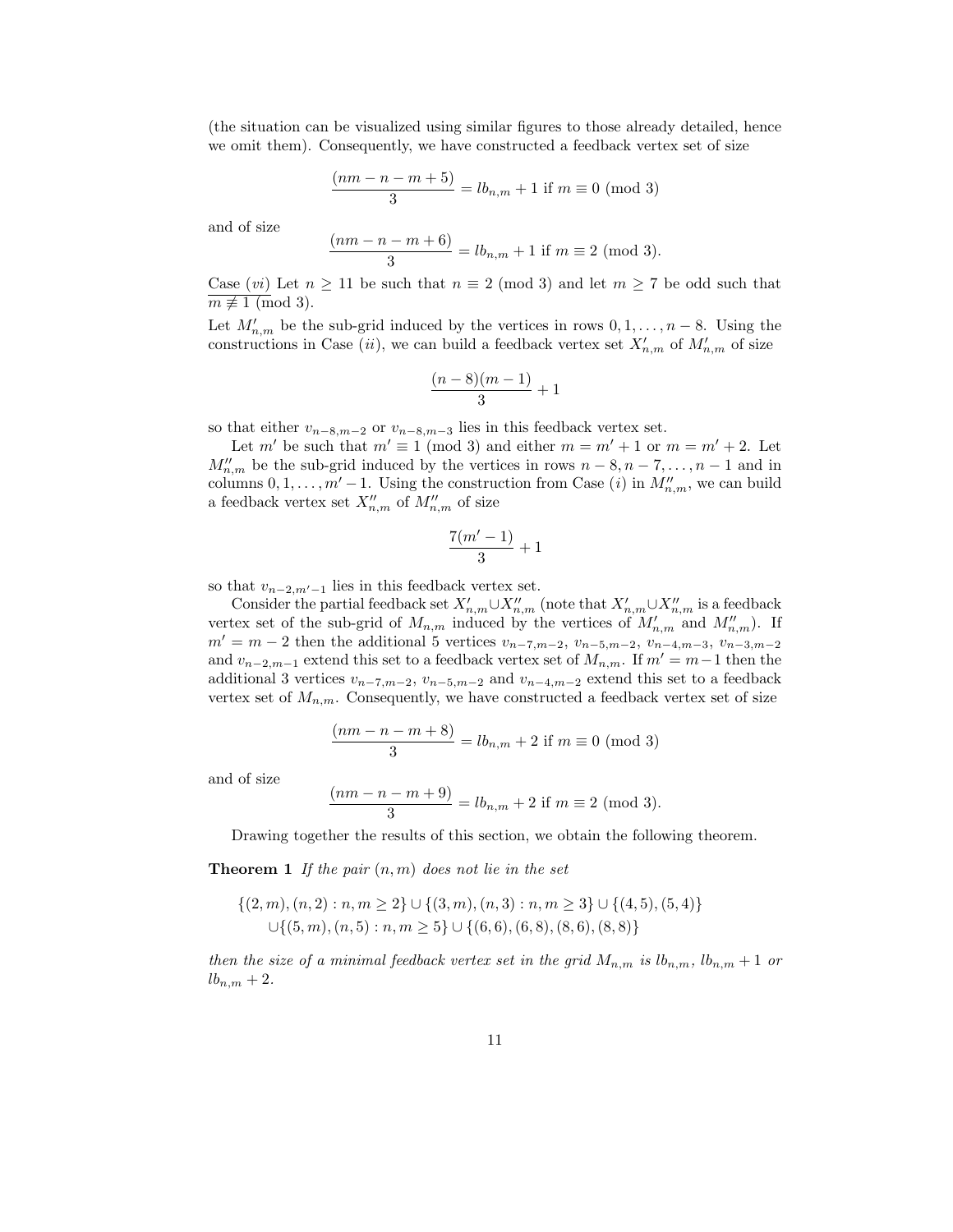Given any specific pair  $(n, m)$  for which Theorem 1 is relevant, an upper bound on the size of the minimal feedback vertex set can be read from the appropriate case considered earlier.

Ignoring the finite number of 'isolated' grids for which Theorem 1 does not apply (for in each of these cases the dimensions are sufficiently small for a simple computer program to find the size of a minimal feedback vertex set), we are left with three (infinite) classes of grids lying outside our analysis.

### 3.2 Grids with 2 or 3 rows

For the class of grids with 2 rows, we can resolve the situation exactly: when  $(n, 2) \in$  ${(n, 2): n > 2}$ , the size of a minimal feedback vertex set is, trivially,

$$
\left\lceil \frac{n-1}{2} \right\rceil.
$$

We shall turn to the situation when our grids have 3 rows after we have examined an alternative feedback vertex set construction.

From the constructions above, we have yet to exhibit minimal feedback vertex sets for certain grid dimensions, *i.e.*, when neither n nor  $m$  is equivalent to 1 modulo 3. However, we have another construction which enables us to construct a minimal feedback vertex set in some of these cases. Moreover, our construction also allows us to use feedback vertex sets in smaller grids to build feedback vertex sets in larger grids where the size of the constructed feedback vertex set is 'controlled' in terms of the size of the original feedback vertex set.

We can expand the grid  $M_{n,m}$  by: 'placing' a new edge-vertex in the 'middle' of each edge of  $M_{n,m}$ ; 'placing' a new cell-vertex in the 'middle' of each cell of  $M_{n,m}$ ; and joining each new cell-vertex to the new edge-vertices on the 'perimeter' of its cell. Note that the expanded grid, which we denote  $\mathcal{E}(M_{n,m})$ , is actually a copy of  $M_{2n-1,2m-1}$ .

Let X be a feedback vertex set of  $M_{n,m}$ . We expand  $M_{n,m}$  into  $\mathcal{E}(M_{n,m})$  and define the set of vertices  $\mathcal{E}(X)$  to consist of the vertices corresponding to the vertices of X in union with the set of cell-vertices of  $\mathcal{E}(M_{n,m})$ . It is immediate that the set  $\mathcal{E}(X)$ is a feedback vertex set of  $\mathcal{E}(M_{n,m})$  (essentially, if we remove the cell-vertices from  $\mathcal{E}(M_{n,m})$  then cycles correspond to cycles in  $M_{n,m}$ , and *vice versa*). The construction can be visualized as in Fig. 7, where the white vertices in  $M_{9,9}$ , on the right, are vertices of its feedback vertex set corresponding to the vertices of the feedback vertex set in  $M_{5,5}$ , on the left, and the grey, square vertices in  $M_{9,9}$  are the added cell-vertices.

The size of the feedback vertex set  $\mathcal{E}(X)$  of  $\mathcal{E}(M_{n,m})$  is equal to the size of the feedback vertex set X of  $M_{n,m}$  plus  $(n-1)(m-1)$ . That is,

$$
|\mathcal{E}(X)| = |X| + (n-1)(m-1).
$$

Luccio's lower bounds  $lb_{n,m}$  and  $lb_{2n-1,2m-1}$  on the sizes of minimal feedback vertex sets of  $M_{n,m}$  and  $M_{2n-1,2m-1}$  are

$$
\left\lceil \frac{nm-n-m+2}{3} \right\rceil \text{ and } \left\lceil \frac{4nm-4n-4m+5}{3} \right\rceil,
$$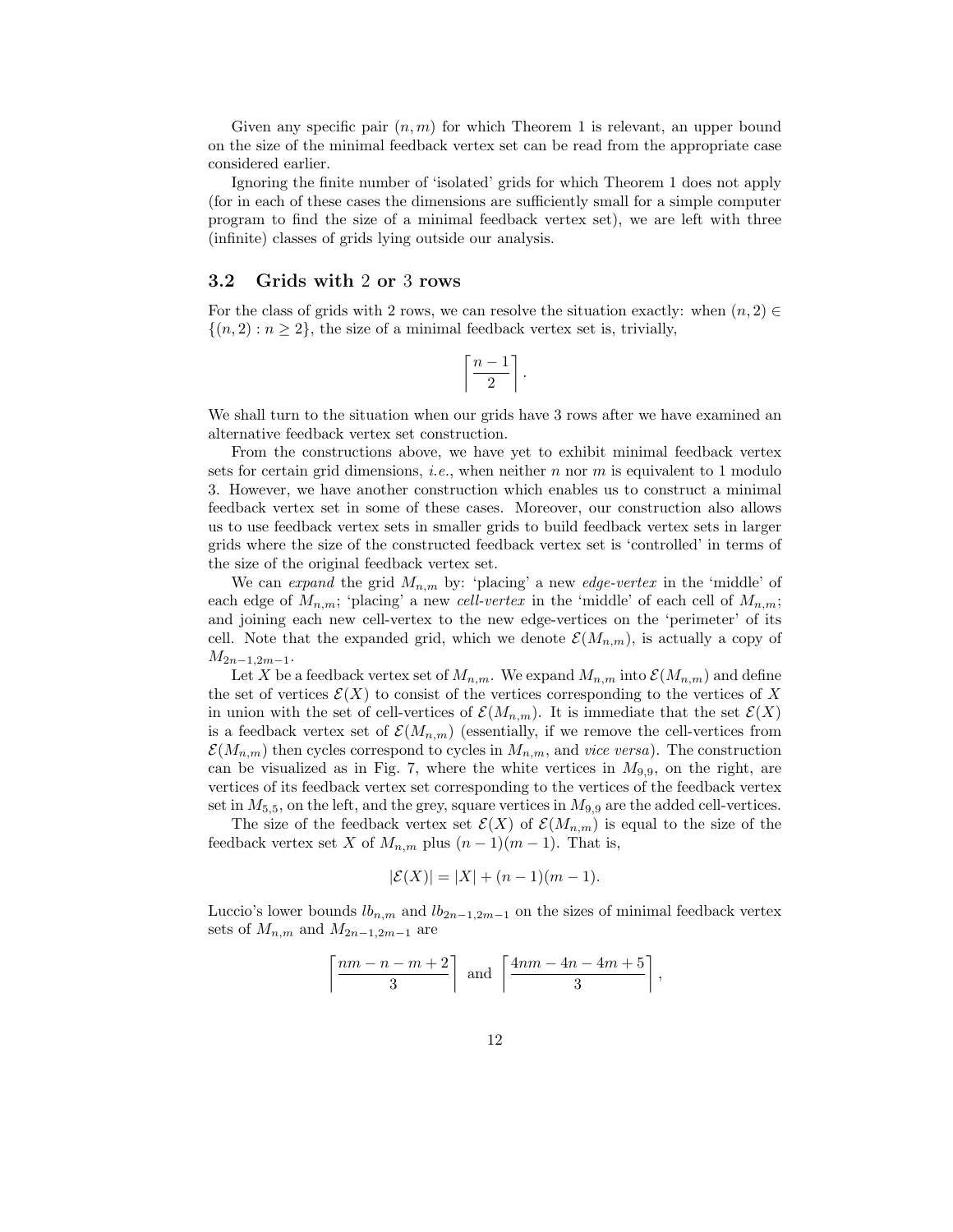respectively. Hence,

$$
|\mathcal{E}(X)| - lb_{2n-1,2m-1} = |X| - lb_{n,m}.
$$

Thus, the 'distance' a feedback vertex set is away from the lower bound  $lb_{n,m}$  in  $M_{n,m}$ is preserved by the construction in  $M_{2n-1,2m-1}$ . In particular, if X is a minimal feedback vertex set of  $M_{n,m}$  of size  $lb_{n,m}$  then  $\mathcal{E}(X)$  is a minimal feedback vertex set of  $M_{2n-1,2m-1}$  of size  $lb_{2n-1,2m-1}$ . The feedback vertex set of  $M_{5,5}$  shown in Fig. 7 is minimal (and has size  $lb_{5,5}$ ), thus we have effectively constructed minimal feedback vertex sets in all grids  $M_{2r+1,2r+1}$ , for  $r \geq 2$ . Our construction generalizes, yet simplifies, the construction of Luccio in [5].



Figure 7. Expanding a grid with a feedback vertex set.

Let us now return to  $M_{3,2r-1}$ , where  $r \geq 2$ . As  $M_{3,2r-1} = \mathcal{E}(M_{2,r})$ , we immediately obtain an upper bound of

$$
\left\lceil \frac{3(r-1)}{2} \right\rceil
$$

for  $\tau(M_{3,2r-1})$ .

Consider the grid  $M_{3.5}$  and how many of the vertices in columns 0, 1, 2 and 3 must necessarily lie in a minimal feedback vertex set of  $M_{3.5}$ : a simple case-by-case analysis yields that at least 3 such vertices must do so. Divide  $M_{3,2r-1}$ , where  $r \geq 3$ , into copies of  $M_{3,5}$ , the first copy consisting of the vertices in columns 0, 1, 2, 3 and 4, the second copy of vertices in columns 4, 5, 6, 7 and 8, the third copy of vertices in columns 8, 9, 10, 11, and 12, and so on. By above, at least 3 of the vertices of any feedback vertex set of  $M_{3,2r-1}$  must lie in columns 0, 1, 2 and 3, at least 3 must lie in columns 4, 5, 6 and 7, at least 3 must lie in columns 8, 9, 10 and 11, and so on. Hence, if  $r \geq 3$  is odd then

$$
\tau(M_{3,2r-1}) \ge \frac{3(2r-2)}{4} = \frac{3(r-1)}{2},
$$

and if  $r \geq 4$  is even then

$$
\tau(M_{3,2r-1}) \ge \frac{3(2r-4)}{4} + 2 = \left\lceil \frac{3(r-1)}{2} \right\rceil
$$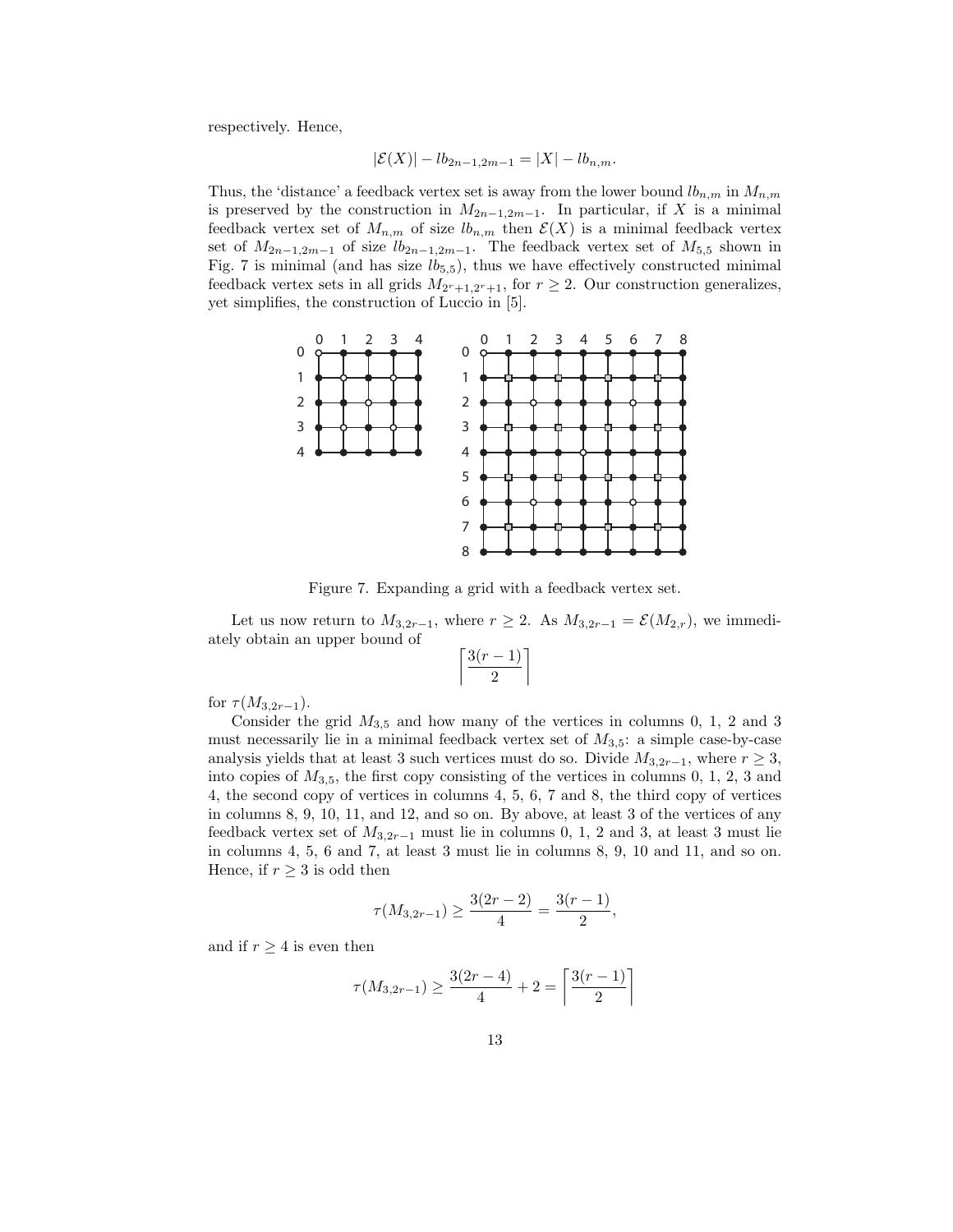(in the latter case, we divide  $M_{3,2r-1}$  into copies of  $M_{3,5}$  and we need at least 2 vertices to break cycles involving vertices in the 'left-over' columns indexed by  $2r-4$ ,  $2r-3$  and  $2r-2$ ). Thus, when  $r \geq 3$ ,

$$
\tau(M_{3,2r-1}) = \left\lceil \frac{3(r-1)}{2} \right\rceil.
$$

Trivially, when  $r \geq 3$ ,

$$
\left\lceil \frac{3(r-1)}{2}\right\rceil \leq \tau(M_{3,2r})\leq \left\lceil \frac{3(r-1)}{2}\right\rceil+1
$$

(simply consider the copy of  $M_{3,2r-1}$  induced by the vertices of  $M_{3,2r}$  in columns  $0, 1, \ldots, 2r-2$ .

### 3.3 Grids with 5 rows

Finally, we are left with the grids  $\{M_{5,n} : n \geq 5\}$ . The methods above do not suffice to deal with this case and we need to examine the situation in more detail.

We can decompose a grid  $M_{5,n}$  in two ways. First, we consider  $M_{5,n}$  to be the concatenation of the grid  $M_{5,p}$  and the grid  $M_{5,q}$ , where  $n = p + q$  (the two smaller grids have no vertices in common and vertices in the rightmost column of  $M_{5,p}$  are joined to their corresponding vertices in the leftmost column of  $M_{5,q}$ ). In this case, we write  $M_{5,n} = M_{5,p} + M_{5,q}$ , and clearly we have that  $\tau(M_{5,n}) \ge \tau(M_{5,p}) + \tau(M_{5,q})$ . Second, we shall consider  $M_{5,n}$  to be the *fusion* of  $M_{5,p}$  and  $M_{5,q}$ , where  $n = p+q-1$ , by identifying the vertices in the rightmost column of  $M_{5,p}$  with their corresponding vertices in the leftmost column of  $M_{5,q}$ . In this case, we write  $M_{5,n} = M_{5,p} \oplus M_{5,q}$ .

Suppose that we have a decomposition of  $M_{5,n}$  (as a concatenation or a fusion) into  $M_{5,p}$  and  $M_{5,q}$ , and partial feedback vertex sets in both  $M_{5,p}$  and  $M_{5,q}$  (that is, designated sets of vertices). We call a grid together with a partial feedback vertex set a tile. If  $M_{5,n}$  is the concatenation of  $M_{5,p}$  and  $M_{5,q}$ , and these two grids have partial feedback vertex sets  $X$  and  $Y$ , respectively, so that we denote these tiles as  $M_{5,p}^X$  and  $M_{5,q}^Y$ , then we obtain, in the natural way, a partial feedback vertex set of  $M_{5,n}$ . If  $M_{5,n}$  is the fusion of  $M_{5,p}^X$  and  $M_{5,q}^Y$  then we obtain a partial feedback vertex set of  $M_{5,n}$ , again in the natural way, except that we include any vertex of the fused column of  $M_{5,n}$  in our partial feedback vertex set if its image in  $M_{5,p}$  is in X or its image in  $M_{5,q}$  is in Y (and ignore duplications). We call our fusion *compatible* if the vertices of X in the fused column of  $M_{5,p}$  correspond exactly to the vertices of Y in the fused column of  $M_{5,q}$ .

We shall prove the following result by induction on  $n$ .

**Proposition 2** When  $n \ge 2$ ,  $\tau(M_{5,n}) = 11 \left\lfloor \frac{n}{8} \right\rfloor + \left\lfloor \frac{3}{2}(n \mod 8) \right\rfloor - 1$ .

#### 3.3.1 The base cases of the induction

Case  $(i)$  The grids  $M_{5,2}$  and  $M_{5,3}$ .

It is not difficult to see that  $\tau(M_{5,2}) = 2$  and  $\tau(M_{5,3}) = 3$ . All minimal feedback vertex sets are depicted in Fig. 8, up to isomorphism.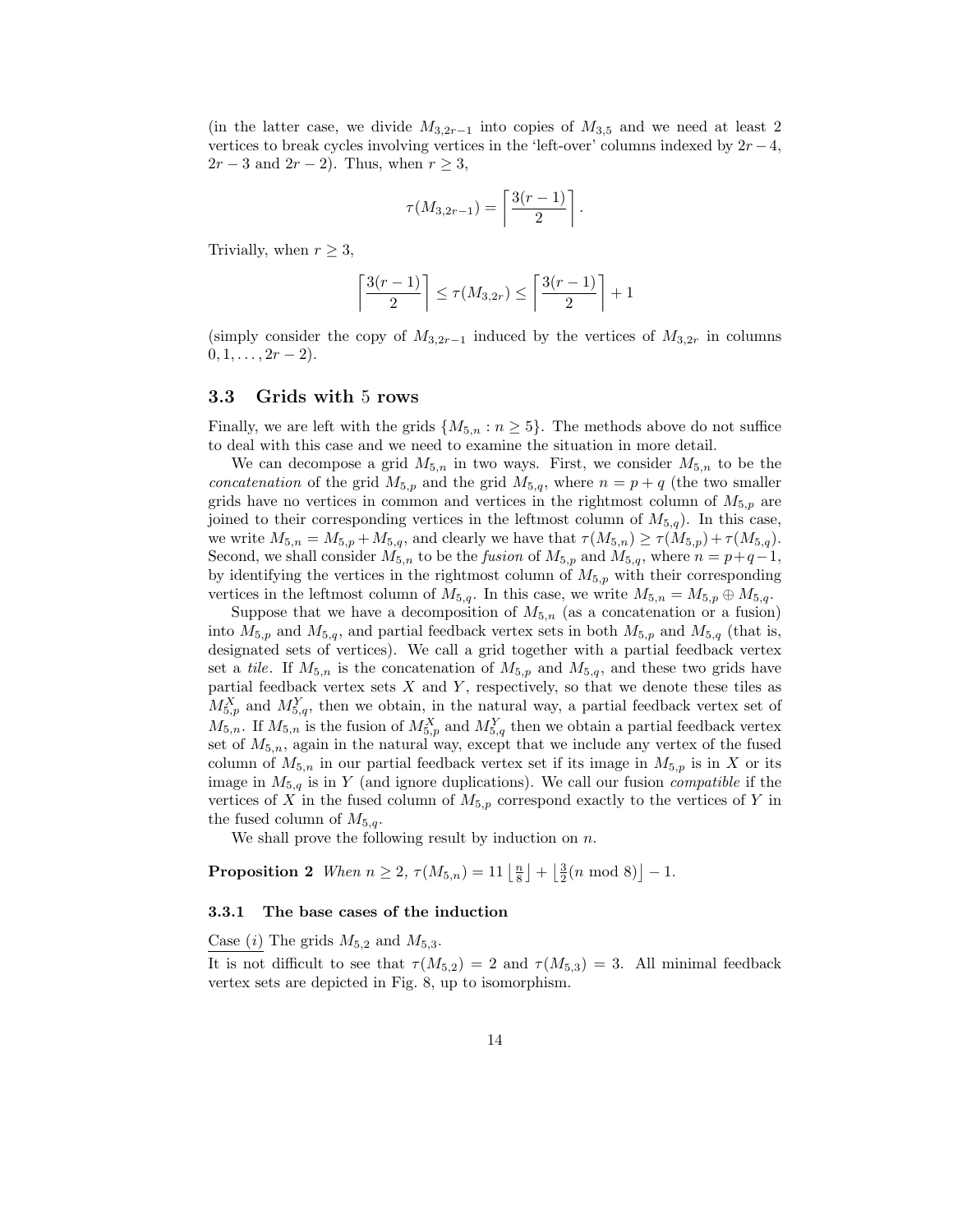

Figure 8. The minimal feedback vertex sets of  $M_{5,2}$  and  $M_{5,3}$ .

Case  $(ii)$  The grid  $M_{5,4}$ .

We have that  $lb_{5,4} = 5$ , and it is not difficult to show that  $\tau(M_{5,4}) = 5$ ; all minimal feedback vertex sets are depicted in Fig. 9, up to isomorphism (these feedback vertex sets have been generated by hand and checked by computer, and will be required later).

Case *(iii)* The grid  $M_{5,5}$ .

We have that  $lb_{5,5} = 6$ , and it is not difficult to show that  $\tau(M_{5,5}) = 6$  (see Fig. 12) where we show some minimal feedback vertex sets of  $M_{5,5}$ , which we shall need later).

#### Case  $(iv)$  The grid  $M_{5,6}$ .

We have that  $lb_{5,6} = 7$ . Let Z be a minimal feedback vertex set of  $M_{5,6}$  and suppose that  $|Z| = 7$ . Decompose  $M_{5,6}$  as  $M_{5,2} + M_{5,4}$ . From above, there must be 2 vertices of  $Z$  in the first two columns and 5 vertices of  $Z$  in the final 4 columns. In particular, the minimal feedback vertex set induced on  $M_{5,2}$  must be isomorphic to one in Fig. 8, and the minimal feedback vertex set induced on  $M_{5,4}$  must be isomorphic to one in Fig. 9. By going through the possibilities of juxtaposing minimal feedback vertex sets from Figs. 8 and 9, it is easy to see that we obtain a contradiction. Hence,  $\tau(M_{5,6}) = 8$ with a typical minimal feedback vertex set given in Fig. 10.

#### Case  $(v)$  The grid  $M_{5,7}$ .

We have that  $lb_{5,7} = 8$ . Let Z be a minimal feedback vertex set of  $M_{5,7}$  and suppose that  $|Z| = 8$ . Decompose  $M_{5,7}$  as  $M_{5,3} + M_{5,4}$ . Proceeding as in the previous case but juxtaposing the minimal feedback vertex sets of  $M_{5,3}$  instead of  $M_{5,2}$  yields a contradiction. Hence,  $\tau(M_{5,7}) = 9$  with a typical minimal feedback vertex set given in Fig. 10.

#### Case  $(v_i)$  The grid  $M_{5,8}$ .

We have  $lb_{5,8} = 10$  and a feedback vertex set realizing this bound is shown in Fig. 11. Let us go further. Decompose  $M_{5,8}$  as  $M_{5,4}+M_{5,4}$  and let Z be any minimal feedback vertex set of  $M_{5,8}$ . By above, there must be 5 vertices of Z in the first 4 columns of  $M_{5,8}$  and 5 in the last 4 columns. Also, decompose  $M_{5,8}$  as  $M_{5,2} + M_{5,6}$ . By above, there must be 2 vertices of Z in the first 2 columns of  $M_{5,8}$  and (symmetrically) 2 in the last 2 columns. Taking this into consideration and trying all possible pairs of minimal feedback vertex sets of  $M_{5,4}$  from Fig. 9 yields that there are no vertices of  $Z$  in the leftmost or rightmost column of  $M_{5,8}$ . We shall require this fact later.

Having dealt with the base cases, we will require later one more result regarding  $M_{5,9}.$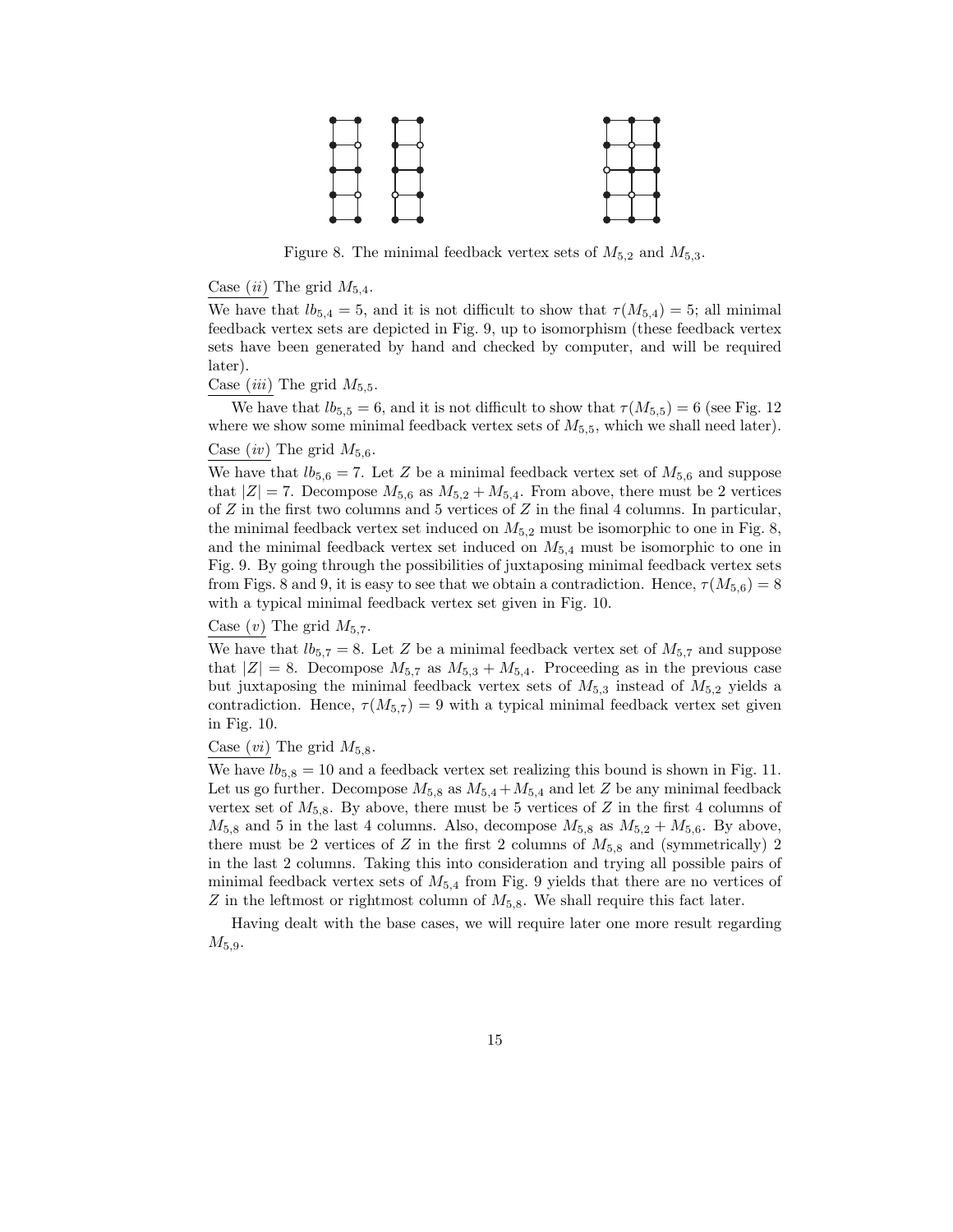

Figure 9. The minimal feedback vertex sets of  $M_{5,4}$ .



Figure 10. Minimal feedback vertex sets of  $M_{5,6}$  and  $M_{5,7}.$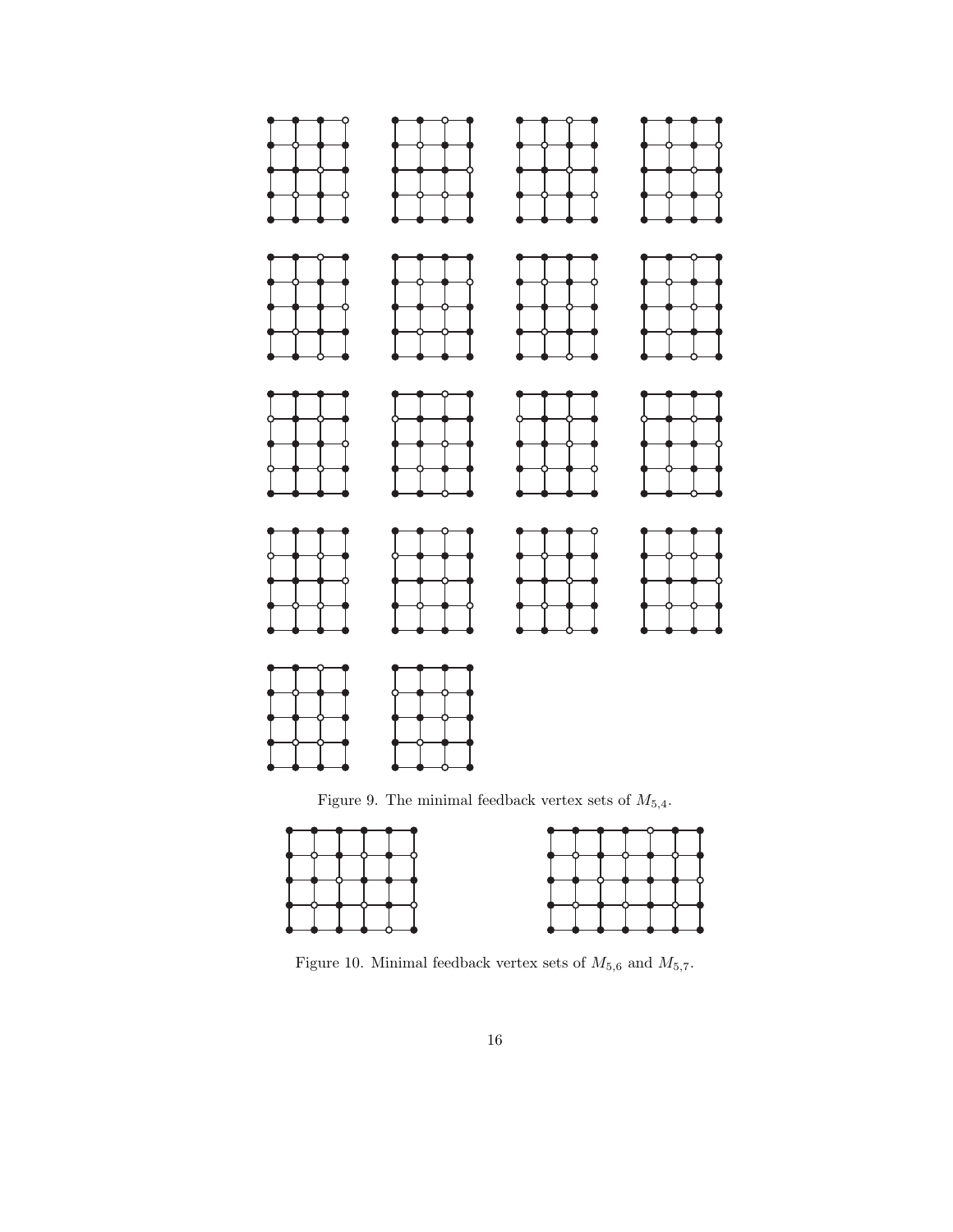

Figure 11. Minimal feedback vertex sets of  $M_{5,8}$  and  $M_{5,9}$ .

Lemma 3 Up to isomorphism, there is exactly one minimal feedback vertex set of  $M_{5,9}$ , namely that shown in Fig. 11.

**Proof** Let Z be a minimal feedback vertex set of  $M_{5,9}$ . By above, the number of vertices,  $a$ , of  $Z$  in the first 4 columns is at least 5, the number of vertices,  $b$ , of  $Z$  in the last 4 columns is at least 5 and the number of vertices of  $Z$  in the first 5 columns is at least 6 (with  $|Z| = 11$ ). The only solution is that  $a = b = 5$  and that there is 1 vertex of Z in the 5th column. Given that  $\tau(M_{5,5}) = 6$  and  $\tau(M_{5,9}) = 11$ , we must have that  $M_{5,9}^Z = M_{5,5}^X \oplus M_{5,5}^Y$ , where this fusion is compatible. The different situations where we have a minimal feedback vertex set of  $M_{5,5}$  with exactly 1 vertex of the feedback set in the rightmost column are given in Fig. 12 (to see that this is the case, use the classification given in Fig. 9). It is immediate that the only possible minimal feedback vertex set of  $M_{5,9}$  is that shown in Fig. 11 (up to isomorphism).  $\Box$ 



Figure 12. The minimal feedback vertex sets of  $M_{5.5}$ with 1 vertex in the rightmost column.

#### 3.3.2 The inductive step

Having dealt with the base cases, we now prove the following result by induction. Proposition 2 is an immediate corollary of the bounds just established and Proposition 4.

**Proposition 4** For all  $p \ge 0$  and so long as the grid has at least 2 columns, we have that: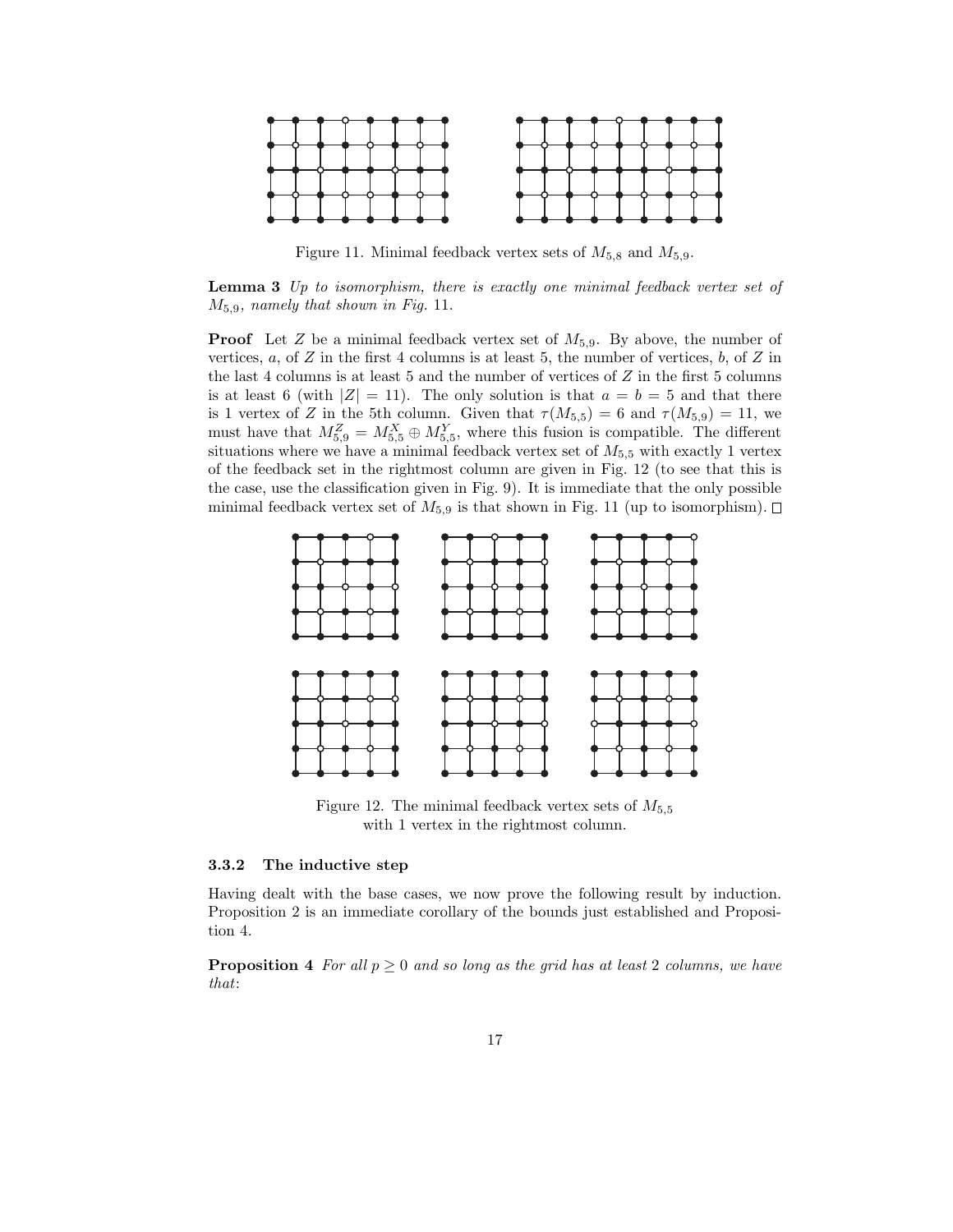| $\tau(M_{5,8p}) = 11p - 1;$ | $\tau(M_{5,8p+1}) = 11p;$     | $\tau(M_{5,8p+2}) = 11p+2$ |
|-----------------------------|-------------------------------|----------------------------|
| $\tau(M_{5,8p+3}) = 11p+3;$ | $\tau(M_{5,8p+4}) = 11p+5;$   | $\tau(M_{5,8p+5}) = 11p+6$ |
| $\tau(M_{5,8p+6}) = 11p+8;$ | $\tau(M_{5,8p+7}) = 11p + 9.$ |                            |

Moreover, any minimal feedback vertex set Z of  $M_{5,8p}$  or  $M_{5,8p+1}$ , for  $p \geq 1$ , is such that neither the rightmost nor leftmost column contains a vertex of Z.

**Proof** The base cases tell us that the result is true when  $p = 0$ , and also that  $M_{5,8}$  and  $M_{5,9}$  are such that neither the rightmost nor leftmost column of these grids contains a vertex of any minimal feedback vertex set. Suppose, as our induction hypothesis, that the result holds for some  $p \geq 0$ . Denote the bound given for  $\tau(M_{5,i})$ in the statement of the proposition by the function  $f(j)$ , for all  $j \geq 2$ .

Fix  $i \in \{0, 1, \ldots, 7\}$ . Let X be a minimal feedback vertex set of  $M_{5,8p+i}$ . The fusion of the tile  $M_{5,8p+i}^X$  and the tile  $M_{5,9}^Y$  depicted in Fig. 11 results in a feedback vertex set Z of  $M_{5,8(p+1)+i}$  of size  $|X| + 11$  (note that the fusion results in no cycles as there are no paths in  $M_{5,9}^Y$  from a vertex in the leftmost column to another vertex in the leftmost column which include vertices not in the leftmost column). By the induction hypothesis,  $\tau(M_{5,8(p+1)+i}) \le f(8p+i) + 11 = f(8(p+1)+i).$ 

Consider  $M_{5,8(p+1)}$ . As  $M_{5,8(p+1)} = M_{5,8p+2} + M_{5,6}$ , we have that  $\tau(M_{5,8(p+1)}) \ge$  $\tau(M_{5,8p+2}) + \tau(M_{5,6})$ ; consequently, by the induction hypothesis,  $\tau(M_{5,8(p+1)}) \ge$  $(11p + 2) + 8 = 11(p + 1) - 1$ , as required.

Let Z be some minimal feedback vertex set of  $M_{5,8(p+1)}$  (and so Z has size  $11p +$ 10). Suppose that column  $8p$  has a vertex of Z in it. By the induction hypothesis applied to the first  $8p + 1$  columns, these columns contain at least  $11p$  vertices of Z. However, if they contain exactly  $11p$  vertices of Z then, by the induction hypothesis, we obtain a contradiction (as at least one vertex of  $Z$  lies in the rightmost of these  $8p + 1$  columns). Hence, the first  $8p + 1$  columns contain at least  $11p + 1$  vertices of Z, with the last 7 columns of  $M_{5,8(p+1)}$  containing at most 9 vertices of Z. By the induction hypothesis, the last 7 columns of  $M_{5,8(p+1)}$  must contain exactly 9 vertices of Z, with the first  $8p + 1$  columns of  $M_{5,8(p+1)}$  containing exactly  $11p + 1$  vertices of Z.

If columns  $8p, 8p+1, \ldots, 8p+7$  of  $M_{5,8(p+1)}$  contain 10 vertices of Z then we have a minimal feedback vertex set of  $M_{5,8}$  with a vertex of the feedback vertex set in the leftmost column, which yields a contradiction. Hence, columns  $8p, 8p + 1, \ldots, 8p + 7$ contain at least 11 vertices of  $Z$ , with column 8p containing at least 2 vertices of  $Z$ and with the first 8p columns of  $M_{5,8(p+1)}$  containing at most  $11p-1$  vertices of Z. By the induction hypothesis, the first 8p columns of  $M_{5,8(p+1)}$  contain exactly  $11p-1$ vertices of Z and there is no vertex of Z in column  $8p - 1$ . By Lemma 3 applied to the last 9 columns of  $M_{5,8(p+1)}$ , there is no vertex of Z in the rightmost column of  $M_{5,8(p+1)}$ .

Alternatively, suppose that column  $8p$  contains no vertex of  $Z$ . By the induction hypothesis, the first  $8p + 1$  columns of  $M_{5,8(p+1)}$  contain at least 11p vertices of Z and the last 8 columns of  $M_{5,8(p+1)}$  contain at least 10 vertices of Z. Thus, the first 8p columns of  $M_{5,8(p+1)}$  contain exactly 11p vertices of Z and the last 8 columns contain exactly 10 vertices of Z. By the induction hypothesis (applied to the last 8 columns of  $M_{5,8(p+1)}$ , there is no vertex of Z in the rightmost column of  $M_{5,8(p+1)}$ . A symmetric argument holds for the leftmost column of  $M_{5,8(p+1)}$ .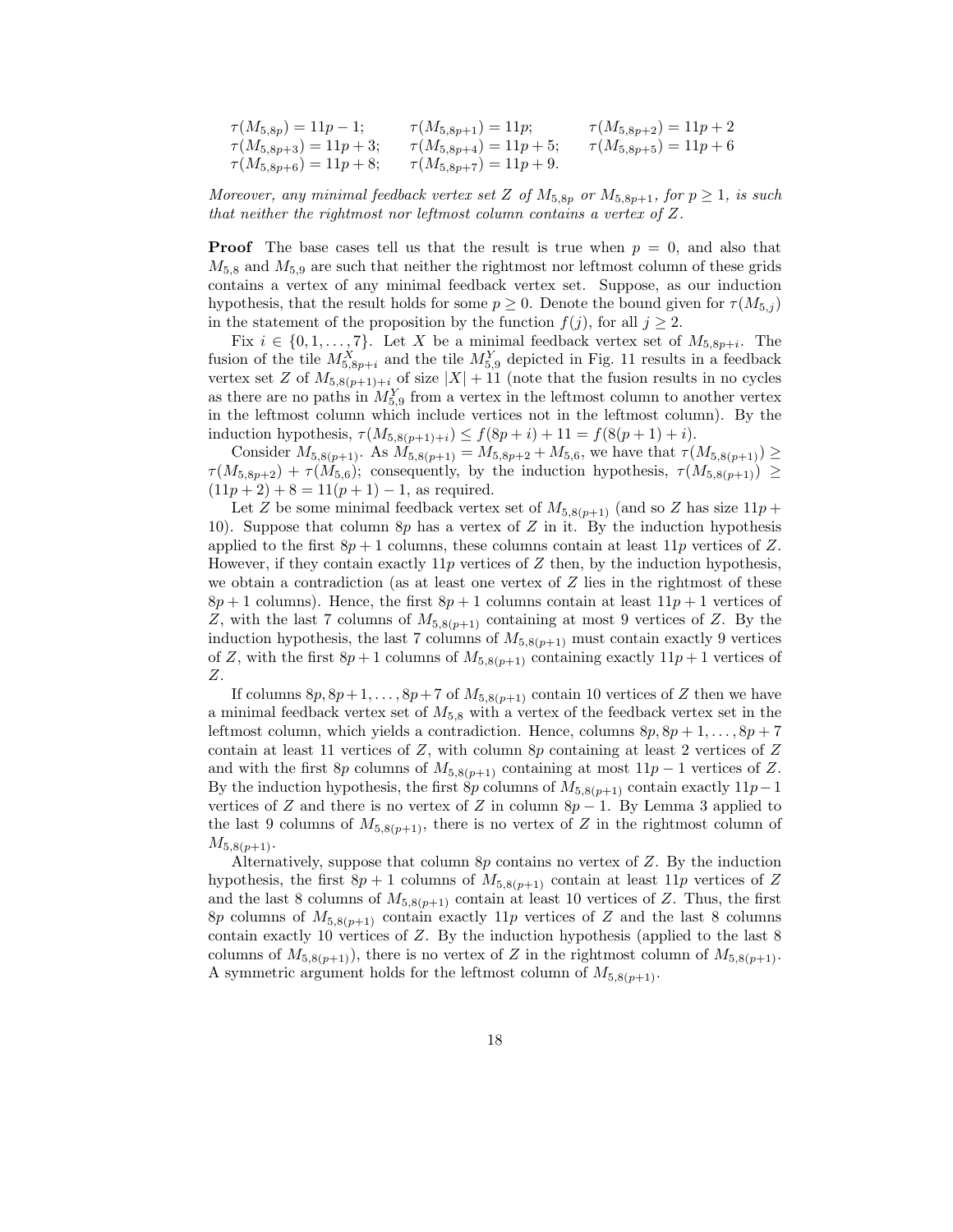Consider  $M_{5,8(p+1)+1}$ . As  $M_{5,8(p+1)+1} = M_{5,8p+2} + M_{5,7}$ , just as above we have  $\tau(M_{5,8(p+1)+1}) \geq \tau(M_{5,8p+2}) + \tau(M_{5,7});$  consequently, by the induction hypothesis,  $\tau(M_{5,8(p+1)+1}) \ge (11p+2) + 9 = 11(p+1)$ , as required.

Let Z be a minimal feedback vertex set of  $M_{5,8(n+1)+1}$ . Suppose that there is at least 1 vertex of  $Z$  in column  $8p$ . An identical argument to that above shows that: column 8p − 1 contains no vertices of Z; column 8p contains 2 vertices of Z; and columns  $8p+1, 8p+2, \ldots, 8p+8$  contain 10 vertices of Z. If the rightmost column of  $M_{5,8(p+1)+1}$  contains no vertex of Z then we are done; so, assume that the rightmost column of  $M_{5,8(p+1)+1}$  contains at least 1 vertex of Z. By the induction hypothesis, columns  $8p-1, 8p, \ldots, 8p+7$  contain 11 vertices of Z and column  $8p+7$  contains no vertices of Z. This yields a contradiction as column  $8p+8$  of  $M_{5,8(p+1)+1}$  must contain exactly 1 vertex of Z and Z is supposed to be a feedback vertex set of  $M_{5,8(p+1)+1}$ . Alternatively, suppose that there are no vertices of  $Z$  in column 8 $p$ . An identical argument to that above shows that there is no vertex of  $Z$  in the rightmost column of  $M_{5,8(p+1)+1}$ . A symmetric argument holds for the leftmost column of  $M_{5,8(p+1)+1}$ .

Consider  $M_{5,8(p+1)+2}$ . As  $M_{5,8(p+1)+2} = M_{5,8p+6} + M_{5,4}$ , just as above we have  $\tau(M_{5,8(p+1)+2}) \geq \tau(M_{5,8p+6}) + \tau(M_{5,4});$  consequently, by the induction hypothesis,  $\tau(M_{5,8(p+1)+2}) \ge (11p+8) + 5 = 11(p+1) + 2$ , as required.

Consider  $M_{5,8(p+1)+3}$ . As  $M_{5,8(p+1)+3} = M_{5,8p+6} + M_{5,5}$ , just as above we have  $\tau(M_{5,8(p+1)+3}) \geq \tau(M_{5,8p+6}) + \tau(M_{5,5})$ ; consequently, by the induction hypothesis,  $\tau(M_{5,8(p+1)+3}) \ge (11p+8) + 6 = 11(p+1) + 3$ , as required.

Consider  $M_{5,8(p+1)+4}$ . As  $M_{5,8(p+1)+4} = M_{5,8p+6} + M_{5,6}$ , just as above we have  $\tau(M_{5,8(p+1)+4}) \geq \tau(M_{5,8p+6}) + \tau(M_{5,6})$ ; consequently, by the induction hypothesis,  $\tau(M_{5,8(p+1)+4}) \ge (11p+8) + 8 = 11(p+1) + 5$ , as required.

Consider  $M_{5,8(p+1)+5}$ . As  $M_{5,8(p+1)+5} = M_{5,8p+6} + M_{5,7}$ , just as above we have  $\tau(M_{5,8(p+1)+5}) \geq \tau(M_{5,8p+6}) + \tau(M_{5,7});$  consequently, by the induction hypothesis,  $\tau(M_{5,8(p+1)+5}) \ge (11p+8) + 9 = 11(p+1) + 6$ , as required.

Consider  $M_{5,8(p+1)+6}$ . As  $M_{5,8(p+1)+6} = M_{5,8(p+1)} + M_{5,6}$ , just as above we have  $\tau(M_{5,8(p+1)+6}) \geq \tau(M_{5,8(p+1)}) + \tau(M_{5,6})$ ; consequently, by above,  $\tau(M_{5,8(p+1)+6}) \geq$  $(11(p+1)-1)+8=11(p+1)+7$ . Suppose that  $\tau(M_{5,8(p+1)+6})=11(p+1)+7$  and let Z be a minimal feedback vertex set of  $M_{5,8(p+1)+6}$ . The first  $8(p + 1)$  columns of the tile  $M_{5,8(p+1)+6}^Z$  yield a minimal feedback vertex set X of  $M_{5,8(p+1)}$  and the last 6 columns a minimal feedback vertex set Y of  $M_{5,6}$ . By above, column  $8(p+1)$ contains no vertices of X; hence, column  $8(p + 1) + 1$  contains at least 2 vertices of Y. As  $\tau(M_{5,5}) = 6$ , column  $8(p+1)+1$  must contain exactly 2 vertices of Y. Column  $8(p + 1) + 2$  contains at least 1 vertex of Y, as otherwise there would be a cycle involving vertices on columns  $8(p + 1)$ ,  $8(p + 1) + 1$  and  $8(p + 1) + 2$ . Also, as  $\tau(M_{5,4}) = 5$ , column  $8(p + 1) + 2$  must contain exactly 1 vertex of Y. Hence, the rightmost 5 columns of  $M_{5,8(p+1)+6}^Z$  induce a minimal feedback vertex set of  $M_{5,5}$  with 1 vertex in column  $8(p+1)+2$ . Such minimal feedback vertex sets are classified in Fig. 12 and it is easy to see that no matter which of the minimal feedback vertex sets we try, we obtain a contradiction (this is even more apparent given that there is only one configuration for the vertices in columns  $8(p + 1) + 1$  and  $8(p + 1) + 2$ ). Hence,  $\tau(M_{5,8(p+1)+6}) = 11(p+1) + 8$  as required.

Consider  $M_{5,8(p+1)+7}$ . As  $M_{5,8(p+1)+7} = M_{5,8(p+1)+1} + M_{5,6}$ , just as above we have  $\tau(M_{5,8(p+1)+7}) \ge \tau(M_{5,8(p+1)+1}) + \tau(M_{5,6})$ ; consequently, by the induction hypothesis,  $\tau(M_{5,8(p+1)+7}) \ge 11(p+1)+8$ . Suppose that  $\tau(M_{5,8(p+1)+7}) = 11(p+1)+8$ .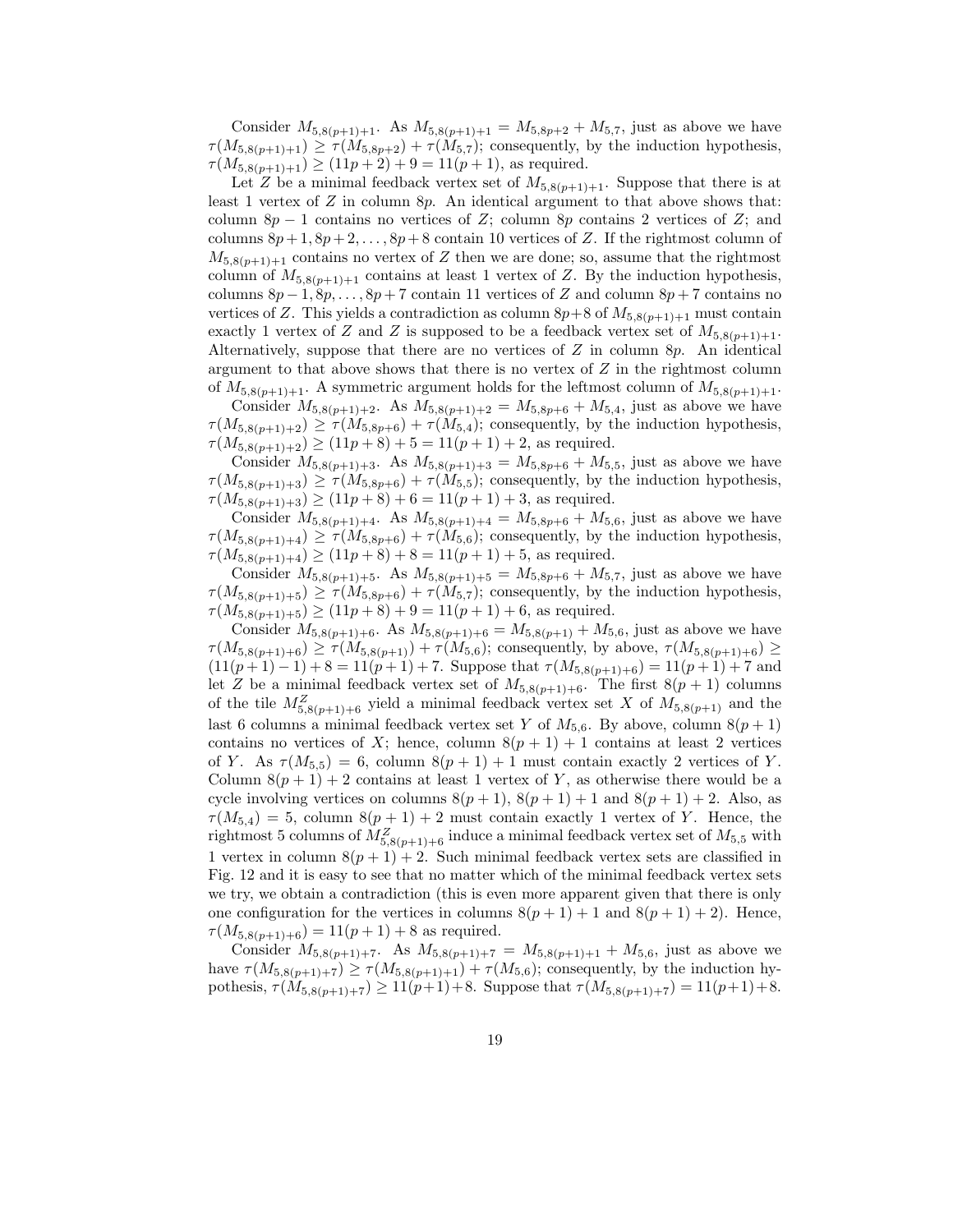Reasoning almost identically to as in the previous case yields a contradiction. Hence,  $\tau(M_{5,8(p+1)+7}) = 11(p+1)+9$ , as required. The result follows by induction. П

Consequently, we can draw all our results together in the following theorem.

**Theorem 5** There exists a computable function  $f(n, m)$  such that the size of a minimal feedback vertex set of the grid  $M_{n,m}$ , where  $(n,m) \in \{(n,m): n \geq 2, m \geq 2\}$ , is one of  $f(n, m)$ ,  $f(n, m) + 1$  or  $f(n, m) + 2$ .

Of course, the word 'computable', whilst strictly correct, is somewhat inappropriate as the function  $f$  can be described very concisely according to the different cases arising in this section. Also,  $\tau(M_{n,m})$  is known exactly for a lot of different cases.

### 4 Feedback vertex sets in butterflies

In this section, we improve known bounds on the size of minimal feedback vertex sets in butterflies. We begin with some basic structural decompositions.

If  $0 \leq j \leq 2^d - 1$  then denote by  $bit(d, j)$  the bit-string of length d that is the binary representation of j. Also, for any bit-string b of length d, denote by  $\text{bin}(b)$ the integer whose binary representation as a bit string of length  $d$  is  $b$ . For any two bit-strings  $b$  and  $b'$ , denote the concatenation of  $b$  and  $b'$  as  $bb'$ .

Fix some  $d \geq 2$ . Let b be a bit-string whose length, |b|, is at least 1 and at most  $d-1$ . Define the subgraph  $B_d^b$  of  $B_d$  as the subgraph of  $B_d$  induced by the vertices of the set

$$
\{v_{i,j} : |b| \le i \le d, 0 \le j \le 2^d - 1, j \equiv bin(b) \mod 2^{|b|}\};
$$

that is, the vertices on rows  $|b|, |b| + 1, \ldots, d$  whose column names (when written in binary) end in b. The sub-graphs  $B_4^1$  (with edges in bold) and  $B_4^{10}$  (with dashed edges) are illustrated in Fig. 13.

**Lemma 6** Let  $d \geq 2$  and let b be a bit-string whose length is at least 1 and at most  $d-1$ . The subgraph  $B_d^b$  of  $B_d$  is isomorphic to  $B_{d-|b|}$  via the isomorphism  $\beta_b: B_{d-|b|} \to B^b_d$  given by  $\beta_b(v_{i,j}) = v_{i',j'}$ , with  $i' = i + |b|$  and  $j' = bit(d-|b|,j)b$ .

**Proof** For  $B_d^0$  and  $B_d^1$  (that is, for the bit-strings  $b = 0$  and  $b = 1$ ), the definition of  $B_d$  yields the result. For other bit-strings, the result then follows by a simple induction.

**Lemma 7** Let  $d \geq 2$  and let the set of vertices U of  $B_d$  be defined as  $\{v_{i,j} : 0 \leq i \leq j\}$  $d-1, 0 \leq j \leq 2^d-1$ . The subgraph  $B_d[U]$  of  $B_d$  consists of two disjoint copies  $B_d^l$  and  $B_d^r$  of  $B_{d-1}$  where the isomorphisms  $\beta_l : B_{d-1} \to B_d^l$  and  $\beta_r : B_{d-1} \to B_d^r$  are given by  $\beta_l(v_{i,j}) = v_{i,j}$  and  $\beta_r(v_{i,j}) = v_{i,j+2^{d-1}}$ .

**Proof** Immediate from the definition of  $B_d$ .

$$
\Box
$$

We are now in a position to improve the lower bound on the size of a minimal feedback vertex set of  $B_d$  as established in [1], namely

$$
lb_d^{CKK} = \frac{(d-1)2^d + 1}{3}.
$$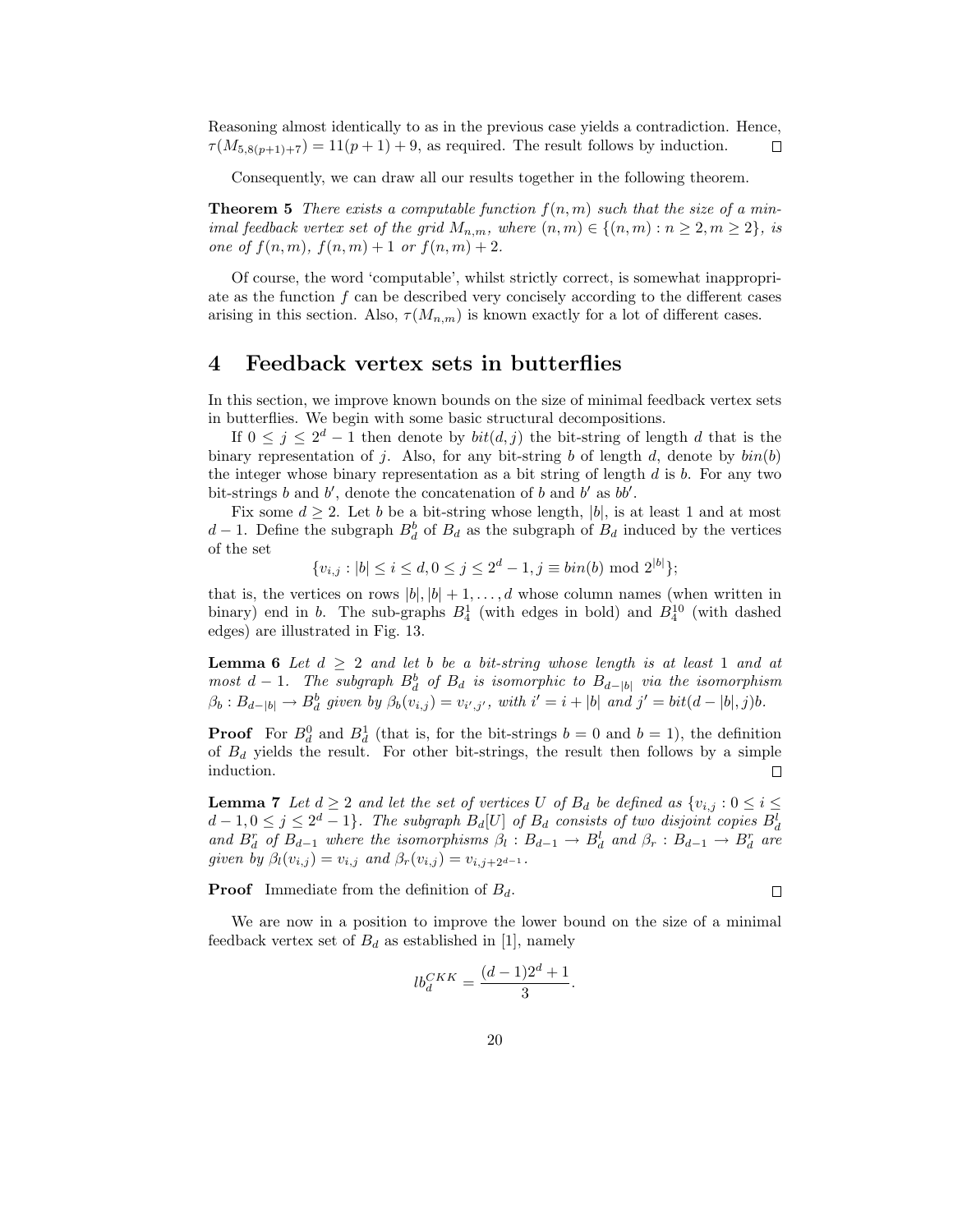

Figure 13. Butterflies contained within butterflies.

Our improvement is obtained by refining the general theorem used in [1] to obtain this lower bound.

**Proposition 8** Let  $G = (V, E)$  be a graph of maximal degree  $\delta$  and let F be a feedback vertex set of G, with H the subgraph  $G \backslash F$ . Let  $F_i$  be the set of vertices in F of degree i in G, let P be the set of edges of G induced by the vertices of F and let c be the number of connected components of H. Then

$$
|E| - (\Sigma_{i=1}^{\delta} i |F_i|) + |P| = |V| - |F| - c.
$$

**Proof** The number of edges of  $E$  incident with a vertex of  $F$  is

$$
(\Sigma_{i=1}^{\delta}i|F_i|) - |P|.
$$

As  $F$  is a feedback vertex set,  $H$  is a forest and so the number of edges of  $H$  is equal to the number of vertices of  $H$  minus  $c$ ; that is,

$$
|E| - (\Sigma_{i=1}^{\delta} i |F_i|) + |P| = |V| - |F| - c
$$

 $\Box$ 

and the result follows.

By applying Proposition 8 to  $B_d$ , we obtain that (with the definitions as in the statement of Proposition 8),

$$
3|F| - 2|F_2| = (d-1)2^d + |P| + c.
$$

Note that as  $|P|$  and  $|F_2|$  are at least 0 and c is at least 1, we obtain the lower bound  $lb_d^{CKK}$  on the size of a feedback vertex set of  $B_d$ , as was done in [1].

However, we can use Proposition 8 to obtain an improved lower bound on the size of a feedback vertex set of  $B_d$ .

**Proposition 9** Let  $d \geq 4$ . Any feedback vertex set of  $B_d$  has size at least

$$
\frac{(d-1)2^d+4}{3}.
$$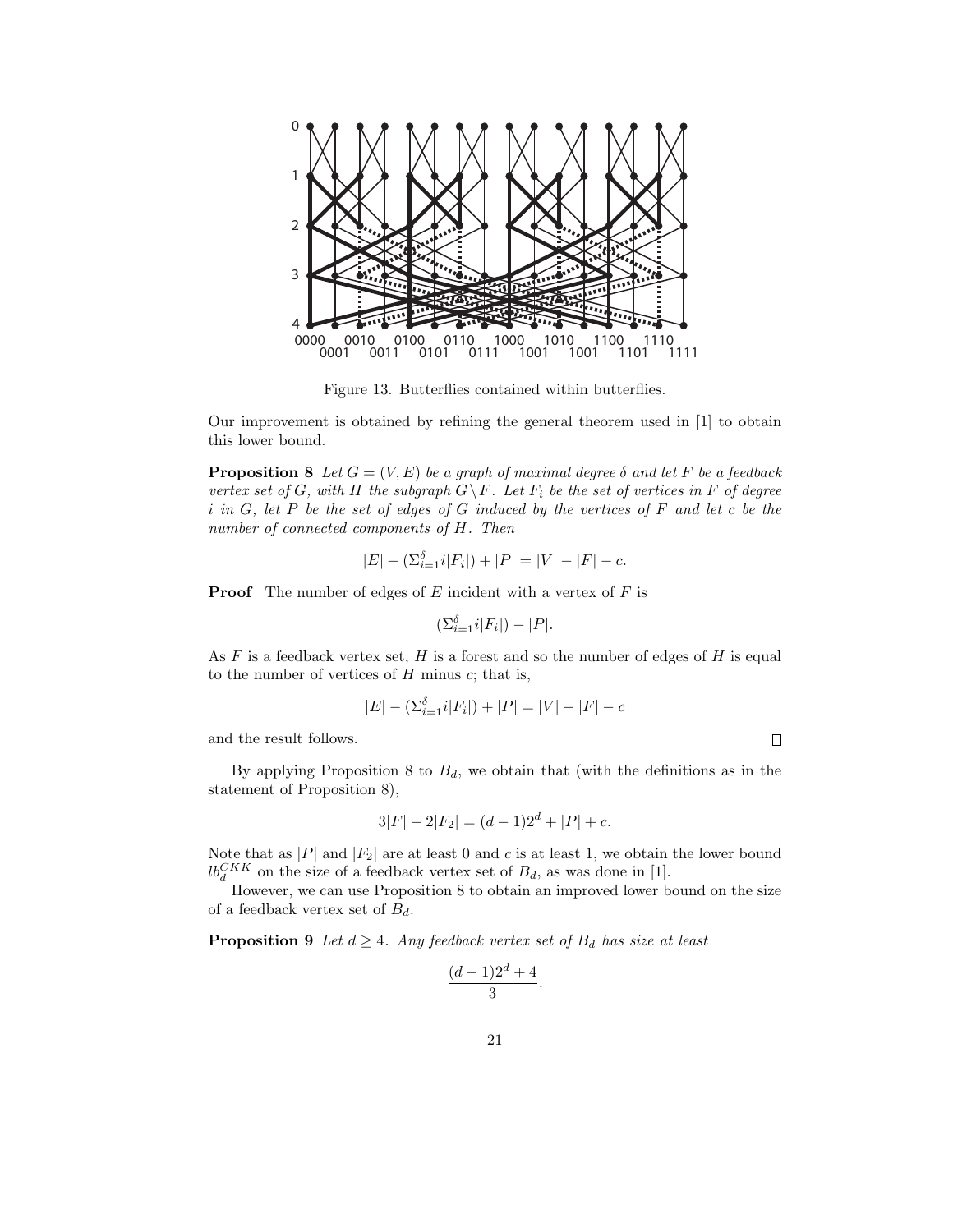**Proof** Consider  $B_d$ , for  $d \geq 4$ , and let F be a minimal feedback vertex set of  $B_d$ . Let H be the subgraph  $B_d \backslash F$  of  $B_d$ . We may assume that there are no vertices of F on row 0 nor on row d (as if, for example, the vertex  $v_{0,0}$  is in F then we can replace  $v_{0,0}$  in F with the vertex  $v_{1,0}$  and still obtain a minimal feedback vertex set).

By Lemma 7, the subgraphs  $B_d^l$  and  $B_d^r$  of  $B_d$  are isomorphic to  $B_{d-1}$ . Also, as every cycle (of length 4) in  $B_d$  involving only vertices on rows  $d-1$  and d must contain at least one vertex of F (with such a vertex of F being on row  $d-1$ ), there is no path in  $B_d \setminus F$  from a vertex of  $B_d^l \setminus F$  to a vertex of  $B_d^r \setminus F$  (also, note that  $B_d^l \setminus F$  and  $B_d^r \setminus F$  are both non-empty, as no vertex on row 0 is in  $F$ ).

Consider  $B_d^l$ . By Lemma 6,  $B_d^l \cap B_d^0$  and  $B_d^l \cap B_d^1$  are isomorphic to  $B_{d-2}$ . Moreover, as every cycle (of length 4) in  $B_d$  involving only vertices on rows 0 and 1 must contain at least one vertex of  $F$  (with such a vertex of  $F$  being on row 1), there is no path in  $B_d \setminus F$  from a vertex of  $B_d^l \cap B_d^0$  to a vertex of  $B_d^l \cap B_d^1$ . Furthermore, as  $d \geq 4$ , both  $(B_d^l \cap B_d^0) \setminus F$  and  $(B_d^l \cap B_d^1) \setminus F$  are non-empty. Similar reasoning applies to  $(B_d^r \cap B_d^0) \setminus F$  and  $(B_d^r \cap B_d^1) \setminus F$ . Thus,  $B_d \setminus F$  consists of at least 4 connected components. Putting  $c \geq 4$  into the equation in Proposition 8 (with G taken as  $B_d$ ) yields the result. □

So, if we denote our new lower bound from Proposition 9 as  $lb_d$  then we have that  $lb_d = lb_d^{CKK} + 1$ . Whilst our lower bound improvement is somewhat slight, we can make a more significant improvement on the best known upper bound on the size of a minimal feedback vertex set of  $B_d$ .

#### Definition 10 Define

$$
V_l = V(B_d^l) = \{v_{i,j} : 0 \le i \le d - 1, 0 \le j \le 2^{d-1} - 1\},\
$$
  

$$
V_r = V(B_d^r) = \{v_{i,j} : 0 \le i \le d - 1, 2^{d-1} \le j \le 2^d - 1\}
$$

and

$$
V_d = \{v_{d,j} : 0 \le j \le 2^d - 1\},\
$$

for all  $d \geq 1$ .

Note that  $V(B_d) = V_d \cup V_l \cup V_r$ .

Definition 11 Define

$$
V_{d-1}^1 = \{v_{d-1,j} : 0 \le j \le 2^{d-2} - 1\},
$$
  
\n
$$
V_{d-1}^2 = \{v_{d-1,j} : 2^{d-2} \le j \le 2^{d-1} - 1\},
$$
  
\n
$$
V_{d-1}^3 = \{v_{d-1,j} : 2^{d-1} \le j \le 3 \cdot 2^{d-2} - 1\},
$$
  
\n
$$
V_{d-1}^4 = \{v_{d-1,j} : 3 \cdot 2^{d-2} \le j \le 2^d - 1\},
$$

for all  $d > 1$ .

Definition 12 Define

$$
V_{l,0} = \{v_{i,j} : 0 \le i \le d-2, 0 \le j \le 2^{d-2} - 1\},
$$
  
\n
$$
V_{l,1} = \{v_{i,j} : 0 \le i \le d-2, 2^{d-2} \le j \le 2^{d-1} - 1\},
$$
  
\n
$$
V_{r,0} = \{v_{i,j} : 0 \le i \le d-2, 2^{d-1} \le j \le 3 \cdot 2^{d-2} - 1\},
$$
  
\n
$$
V_{r,1} = \{v_{i,j} : 0 \le i \le d-2, 3 \cdot 2^{d-2} \le j \le 2^d - 1\},
$$

for all  $d > 1$ .

 $\Box$ 

 $\Box$ 

 $\Box$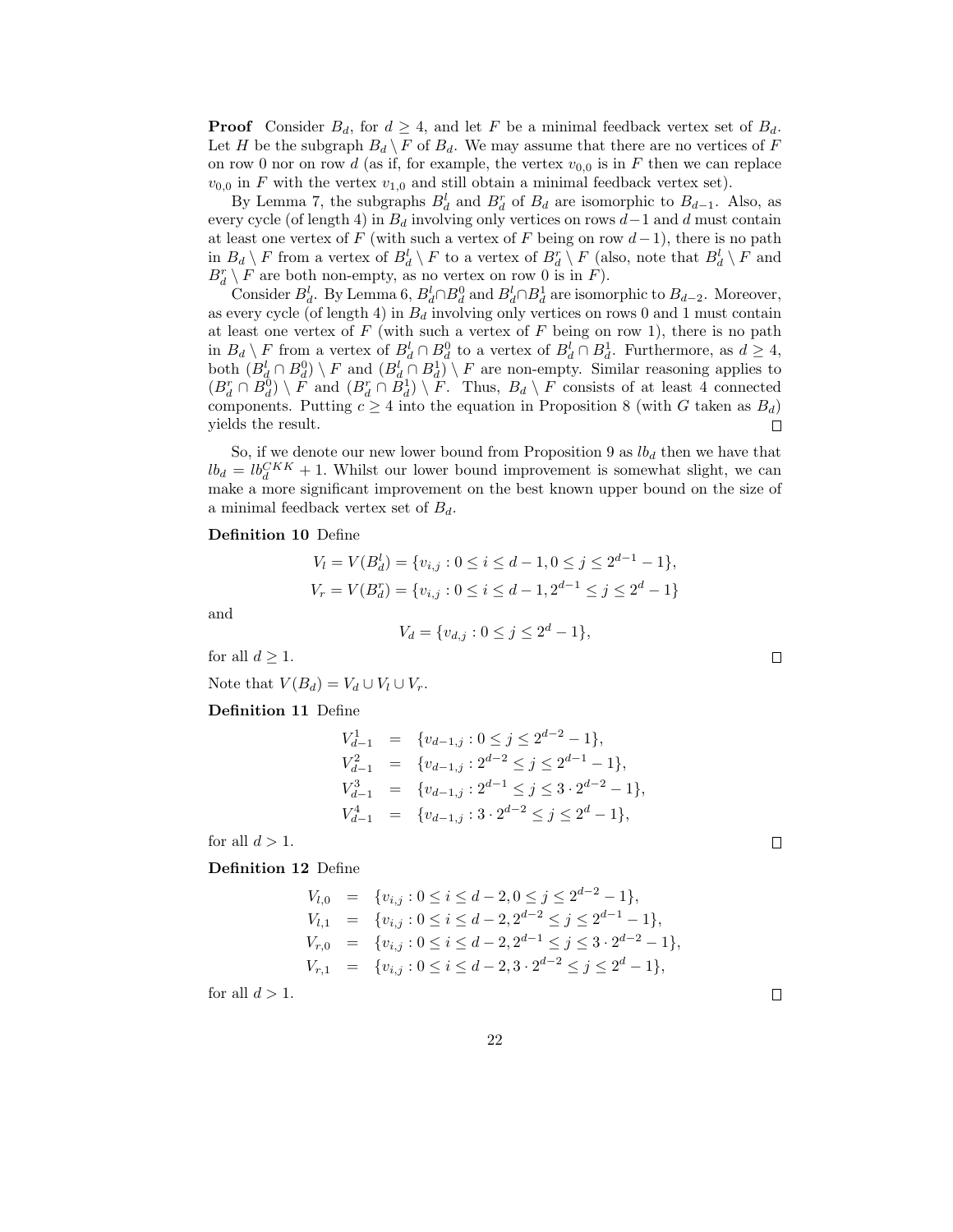Note that  $B_d[V_{l,0}], B_d[V_{l,1}], B_d[V_{r,0}]$  and  $B_d[V_{r,1}]$  are  $(d-2)$ -dimensional butterflies.

We illustrate the above definitions in Figs. 14 and 15, where as well as showing the decomposition of the butterflies  $B_5$  and  $B_6$  into their constituent parts, we also detail two particular feedback vertex sets. We shall use these feedback vertex sets presently and consequently we name them as  $F_B(B_5)$  and  $F_B(B_6)$ , respectively. (Note that we split  $B_6$  in Fig. 15 into two halves, due to its size.)



Figure 14. The butterfly  $B_5$  with the feedback vertex set  $F_B(B_5)$ .

We leave it as an exercise for the reader to check that  $F_B(B_5)$  and  $F_B(B_6)$  are indeed feedback vertex sets of  $B_5$  and  $B_6$ , respectively. (Readers might find it instructive to first of all convince themselves that there are no cycles involving only vertices on two subsequent levels, and then to rule out potential cycles involving vertices on the bottom two levels, then cycles involving vertices on the penultimate and antepenultimate levels, and so on.)

We are now in a position to detail our algorithm. Our algorithm outputs a feedback vertex set for  $B_d$  which we denote  $F_B(B_d)$ , and we denote the feedback vertex sets of  $B_d$  resulting from Algorithms A and L, in [2], by  $F_A(B_d)$  and  $F_L(B_d)$ , respectively (recall, Algorithm A is Chang, Lin and Lee's algorithm and Algorithm L is Luccio's algorithm, first derived in [5]).

```
Algorithm B
Input: The d-dimensional butterfly B_d, where d \geq 0.
Output: The feedback vertex set F_B(B_d) of B_d.
   If d \in \{0, 1, 2, 3, 4\} then return F_B(B_d) = F_A(B_d)else if d = 5 then return F_B(B_5)else if d = 6 then return F_B(B_6)
```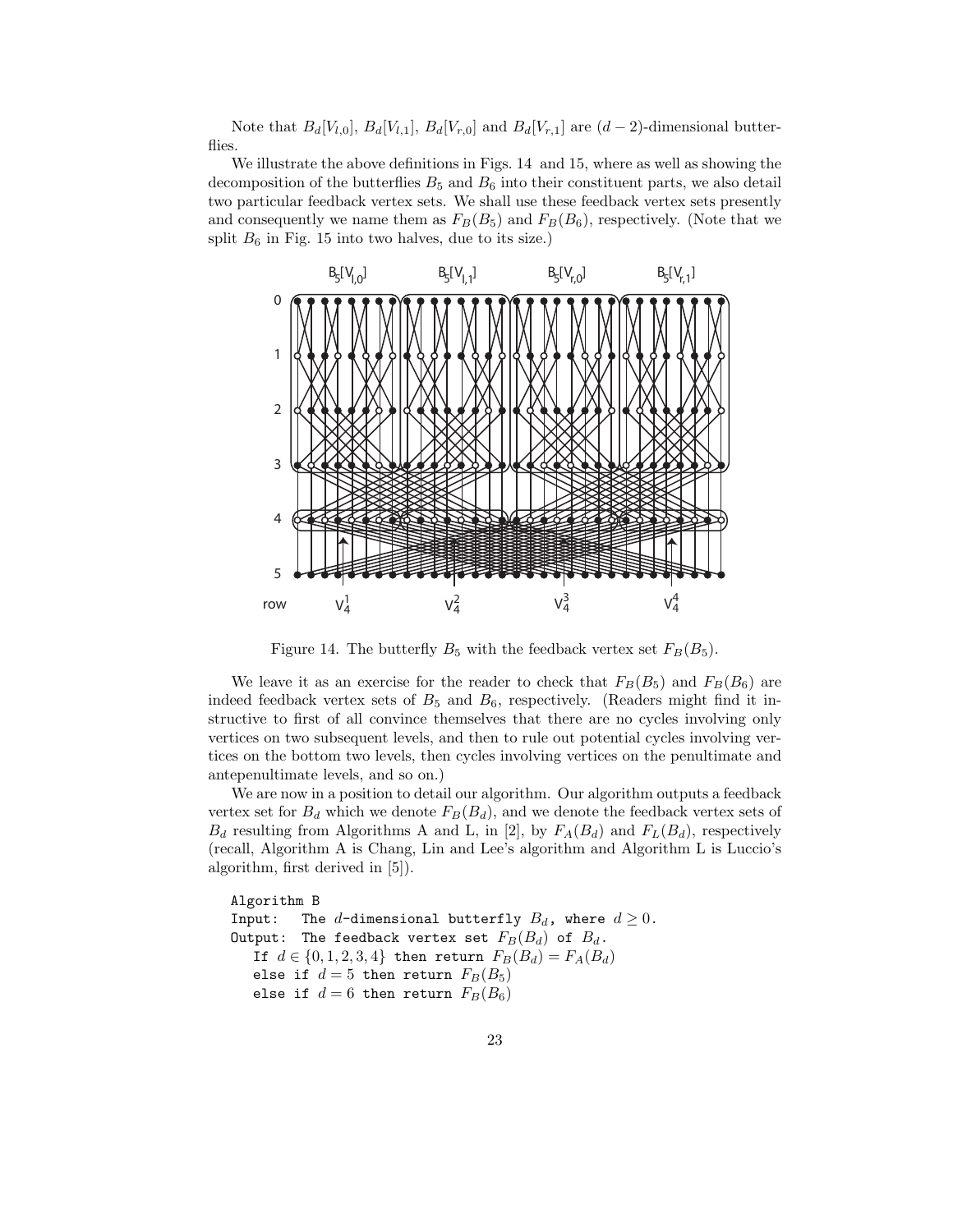

Figure 15. The butterfly  $B_6$  with the feedback vertex set  $F_B(B_6)$ .

That is, we proceed just as Chang, Lin and Lee did except the base cases of our recursive algorithm are different. The fact that our algorithm produces a feedback vertex set follows from the following lemmas from [2].

**Lemma 13** [2] For  $d > 1$ , suppose that  $F_{l,0}$  is a feedback vertex set of  $B_d[V_{l,0}]$  and that  $F_{l,1} = F_L(B_d[V_{l,1}])$ . Then  $F_{l,0} \cup F_{l,1} \cup V_{d-1}^2$  is a feedback vertex set of  $B_d[V_l]$ .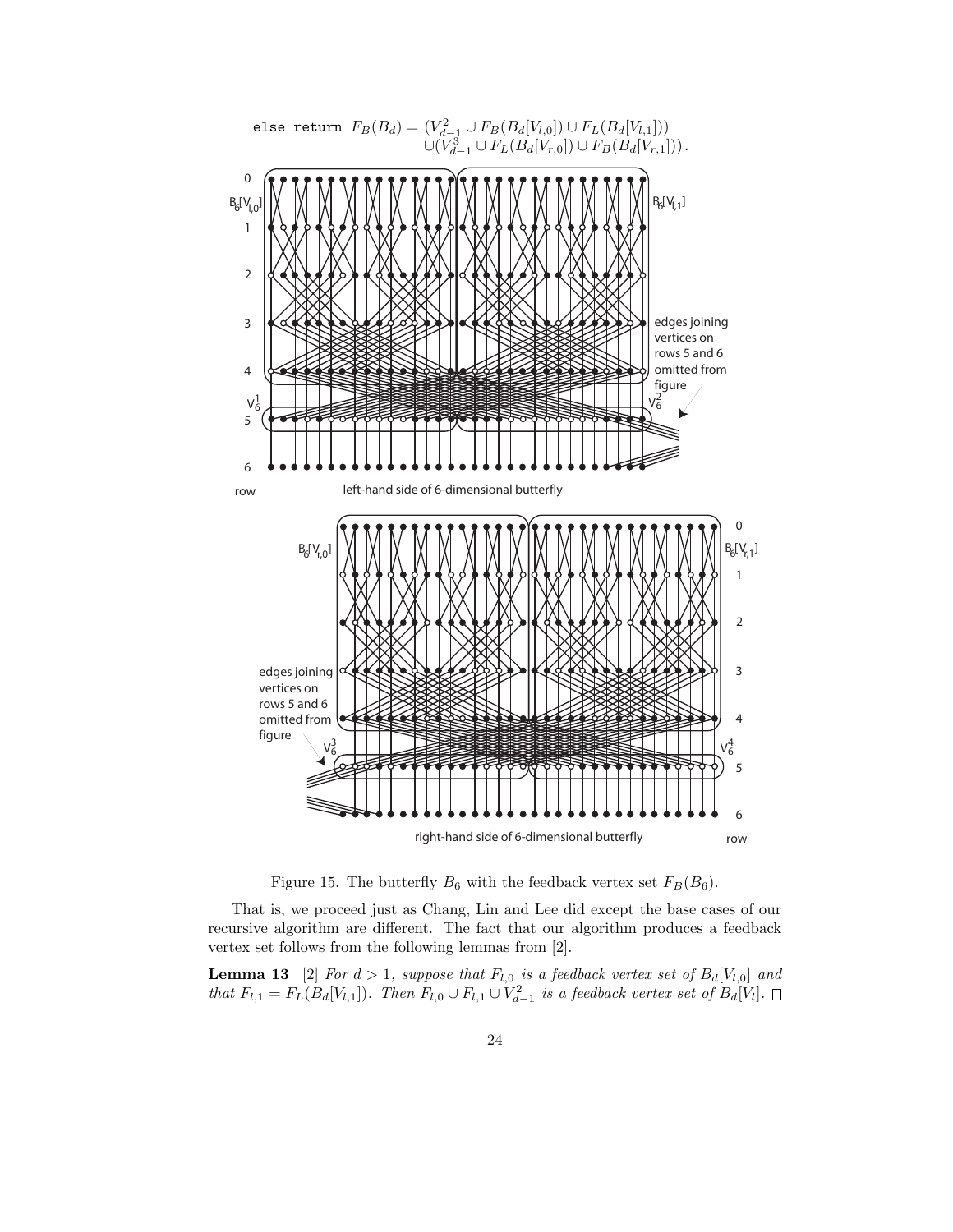**Lemma 14** [2] For  $d > 1$ , suppose that  $F_{r,0} = F_L(B_d[V_{r,0}])$  and that  $F_{r,1}$  is a feedback vertex set of  $B_d[V_{r,1}]$ . Then  $F_{r,0} \cup F_{r,1} \cup V_{d-1}^3$  is a feedback vertex set of  $B_d[V_r]$ .  $\Box$ 

**Lemma 15** [2] For  $d > 1$ , suppose that  $F_l \supseteq V_{d-1}^2$  and that  $F_r \supseteq V_{d-1}^3$  are feedback vertex sets of  $B_d[V_l]$  and  $B_d[V_r]$ , respectively. Then  $F_l \cup F_r$  is a feedback vertex set of  $B_d$ .  $\Box$ 

**Theorem 16** The set  $F_B(B_d)$  is a feedback vertex set of  $B_d$ .

**Proof** The proof follows from an elementary induction using the above lemmas.  $\square$ 

Not only can we use Chang, Lin and Lee's tools to prove that our algorithm is correct, we can also use their analysis to obtain the size of the feedback vertex set  $F_B(B_d)$ , for each  $d \geq 5$ .

From [2], the size  $f_A(d)$  of the feedback vertex set  $F_A(B_d)$  is

$$
\left\lfloor \frac{(3d+1)2^d+1}{9} \right\rfloor - \frac{2^d-1}{3}, \text{ if } d \text{ is even,}
$$

and

$$
\left\lfloor \frac{(3d+1)2^d+1}{9} \right\rfloor - \frac{2^d - 2^{\left\lceil \frac{d}{2} \right\rceil} - 2^{\left\lfloor \frac{d}{2} \right\rfloor} + 1}{3}
$$
, if  $d$  is odd.

Consequently,  $f_A(5) = 50$  and  $f_A(6) = 114$ ; whereas, with  $f_B(d)$  denoting the size of the feedback vertex set  $F_B(B_d)$  produced by Algorithm B,  $f_B(5) = 48$  and  $f_B(6) =$ 110.

A simple observation yields that

$$
f_A(7) - f_B(7) = 4;
$$
  
\n
$$
f_A(8) - f_B(8) = 8;
$$
  
\n
$$
f_A(9) - f_B(9) = 2(f_A(7) - f_B(7)) = 8;
$$
  
\n
$$
f_A(10) - f_B(10) = 2(f_A(8) - f_B(8)) = 16;
$$
  
\n
$$
f_A(11) - f_B(11) = 2(f_A(9) - f_B(9)) = 16;
$$
  
\n
$$
f_A(12) - f_B(12) = 2(f_A(10) - f_B(10)) = 32;
$$
  
\n...

and a simple induction yields that  $f_B(d)$  is equal to

$$
\left\lfloor \frac{(3d+1)2^d+1}{9} \right\rfloor - \frac{2^d-1}{3} - 2^{\frac{d-2}{2}}, \text{ if } d \ge 6 \text{ is even},
$$

and

$$
\left\lfloor \frac{(3d+1)2^d+1}{9} \right\rfloor - \frac{2^d - 2^{\left\lceil \frac{d}{2} \right\rceil} - 2^{\left\lfloor \frac{d}{2} \right\rfloor} + 1}{3} - 2^{\frac{d-3}{2}}, \text{ if } d \ge 5 \text{ is odd.}
$$

Hence, the above are upper bounds on  $\tau(B_d)$ .